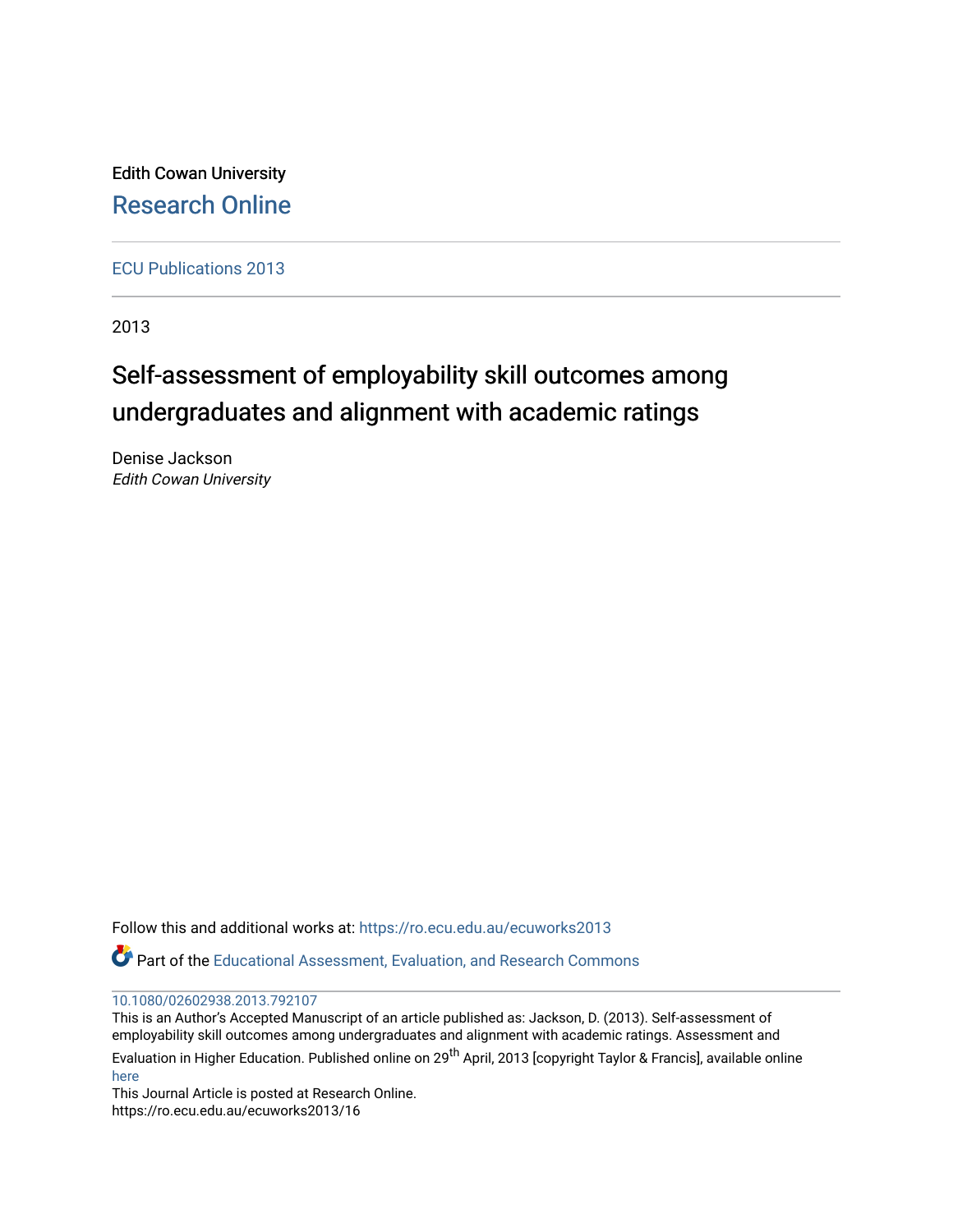**Self-assessment of employability skill outcomes among undergraduates and alignment with academic ratings**

#### **Abstract**

Despite acknowledgement of the benefits of self-assessment in higher education, disparity between student and academic assessments, with associated trends in over- and underrating, plagues its meaningful use, particularly as a tool for formal assessment. This study examines self-assessment of capabilities in certain employability skills in more than 1000 Australian business undergraduates. It evaluates the extent to which student self-assessments differ from academics, in what ways and the influence of certain individual and background characteristics - such as stage of degree, gender and academic ability - on rating accuracy. Explanations for documented disparities are presented, in addition to implications and strategies for educators.

#### **Keywords**

Self-assessment; evaluation; performance; reflection; skill assessment.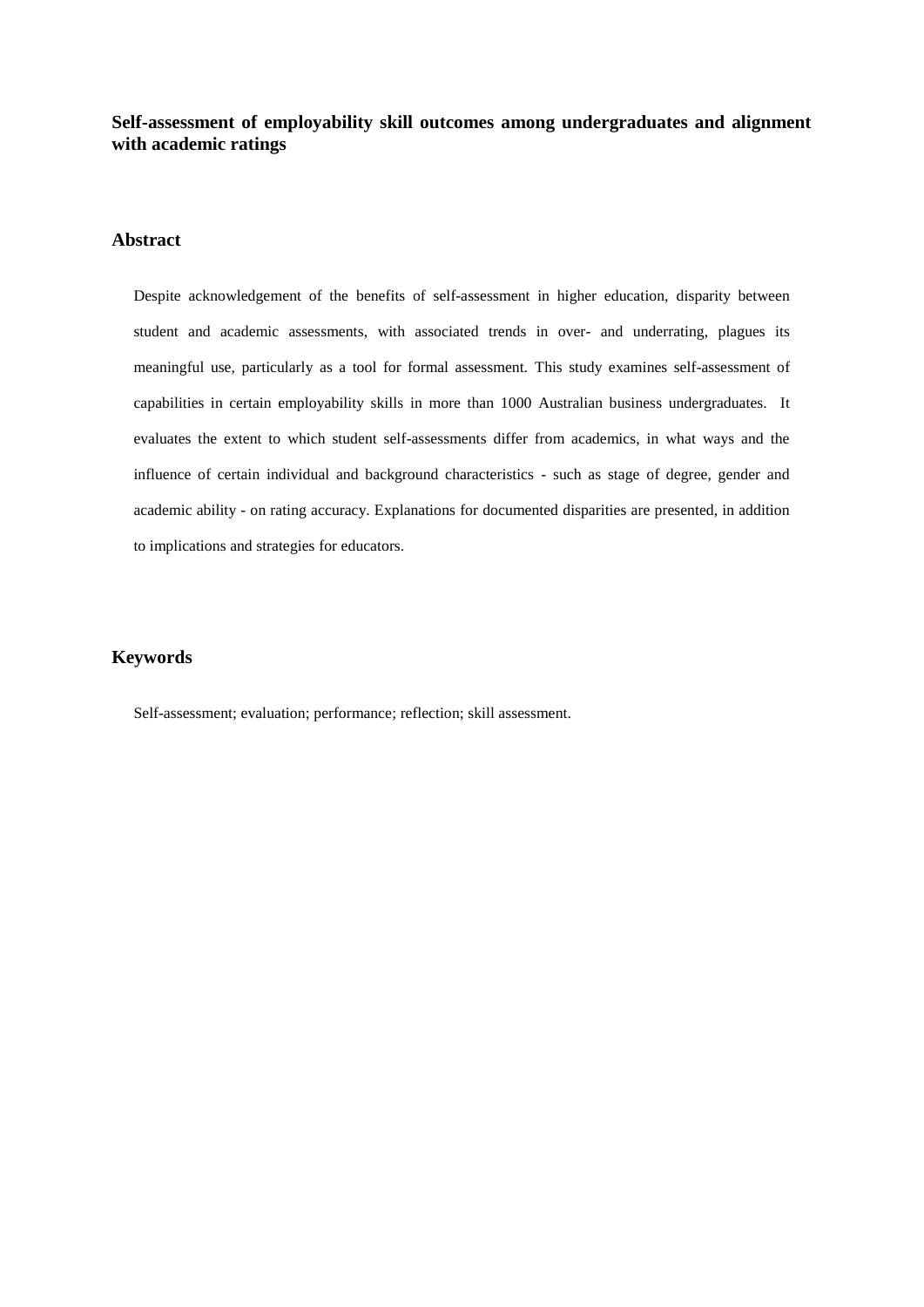There has been considerable focus on the purpose, value and implementation of selfassessment in higher education in recent years. Self-assessment is defined by Boud and Falchikov (1989) as 'the involvement of learners in making judgements about their achievements and the outcomes of their learning' (529). It requires academics and students to engage in a dialogue to specify standards which apply to their work and make judgements on the degree to which they have been met (Boud 1995). Certain principles of self-assessment are discussed later in the paper but there is significant emphasis on learners actively considering, negotiating and evaluating the criteria for self-assessment (see Brew 1999). In her review of literature, Leach (2012) acknowledges variations in the understanding and conception of self-assessment. Self-assessment is typically formative (Leach 2012) and, in its purest form (Andrade and Valtcheva 2009), may offer students opportunities to revise and resubmit their work based on identified strengths and weaknesses. It may also be summative as a one-time assessment reflecting on specific criteria and which results in a mark contributing to the student's final grade, described by Andrade and Du (2007) as selfevaluation.

This paper explores the use of formative self-assessment to complement and enhance employability skill development in undergraduates within an Australian Business Faculty. Employability skills, otherwise referred to as generic, core, key or professional skills, are those which enable new graduates to effectively apply their technical knowledge in the workplace and typically comprise communication, team working, self-management and problem-solving skills (Jackson and Chapman 2012a). Related to this pursuit of the 'rounded' graduate is a shift in pedagogy towards student-centred learning. The fostering of autonomy and self-direction within a climate of academic support and feedback is widely acknowledged as enhancing undergraduate learning (see Johan and Clarke 2012); self-regulation vital as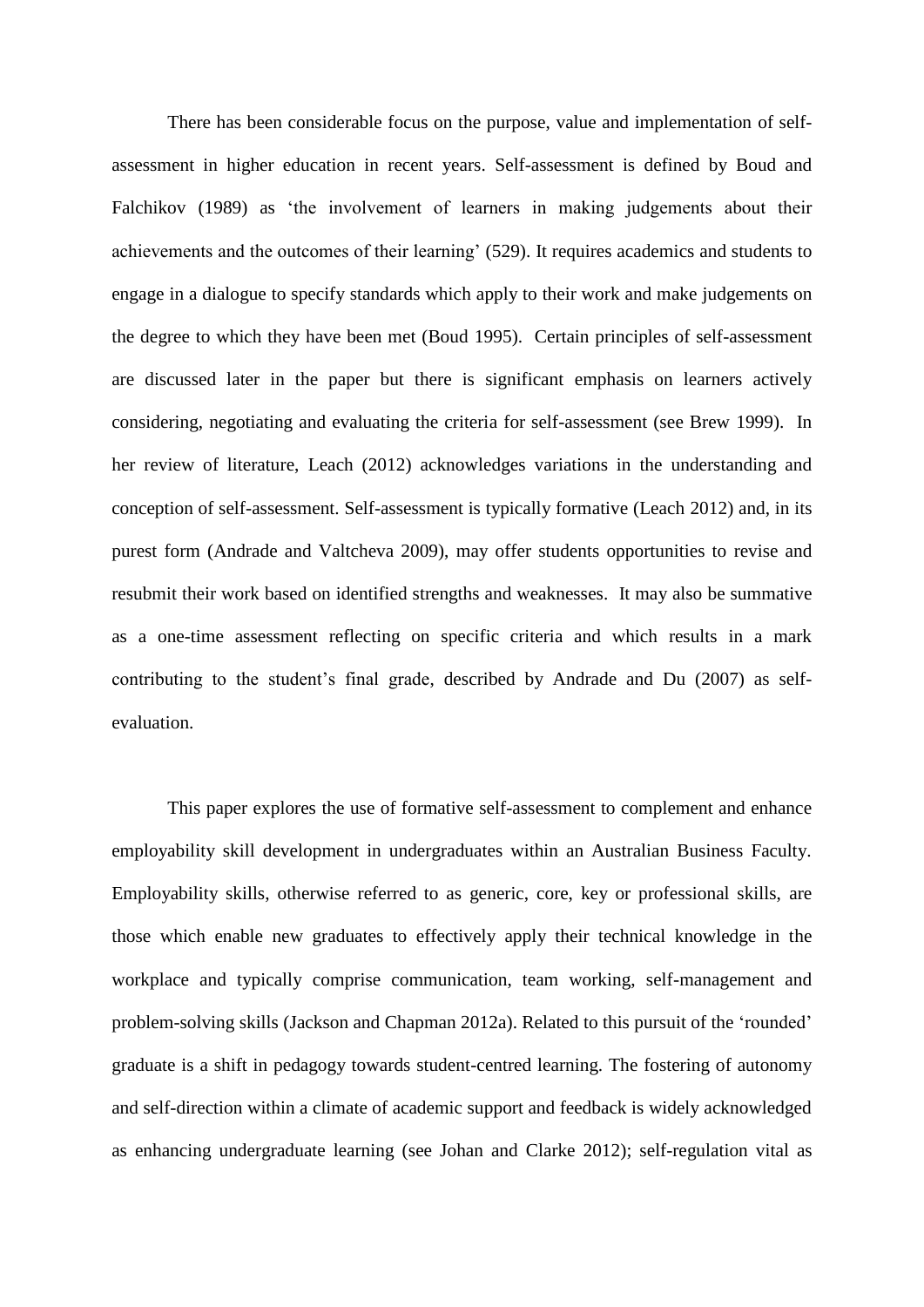students monitor and direct their own learning to achieve goals (Andrade and Valtcheva 2009). Lew et al. (2010) argue self-regulation can be enhanced through self-assessment as students decipher expected standards, reflect on their progress and direct their behaviour accordingly to achieve learning goals more effectively. Here, students develop their ability to become 'reflective practitioners' who are able to critically evaluate their own practices (Boud and Falchikov 1989, 530). Certain studies have confirmed students become more responsible learners when actively self-assessing their work (Dochy, Segers and Sluijsmans 1999; Lopez and Kossack 2007); in addition to improvements in other employability skills such as problem solving (Dochy et al. 1999) and critical thinking (Thompson, Pilgrim and Oliver 2005), among others (see Falchikov 2005).

A review of relevant literature reveals our understanding of the dimensions to and influences on self-assessment are far from conclusive. The need to incorporate selfassessment in a way which enhances student learning, rather than simply providing a distraction for students or lessening academic marking load, prompts further investigation. Research questions for this study are i) to what extent do student self-assessments of capabilities in employability skills differ from academic assessments; ii) do students of different abilities vary in their tendency to over or underrate themselves compared to academics; iii) which individual characteristics, if any, influence the self-assessment process; and iv) does the stage of degree impact student ability to rate their performance.

The research questions will be addressed through the self-assessment of capabilities in certain employability skills by more than 1000 undergraduates in the Business faculty of an Australian university. The study will improve our understanding of the accuracy of student self-assessments of their employability skills and the influence of certain factors on their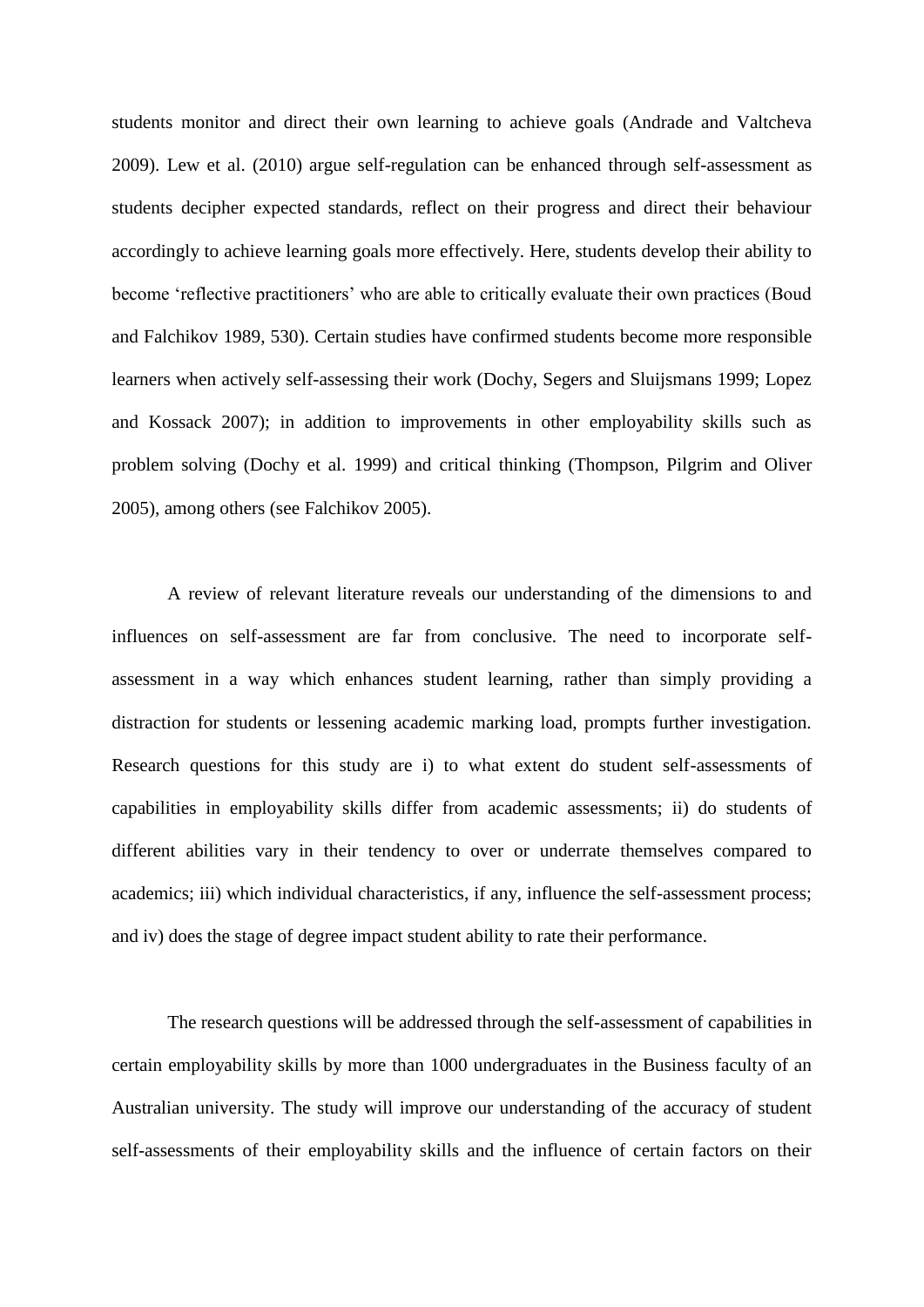ratings. The paper first reviews relevant background literature on self-assessment within the context of the skills agenda, problems associated with self-assessment and perceived influences on the process. This is followed by an outline of methodology and a discussion of the findings and implications for stakeholders in undergraduate education.

### **Background**

#### *Self-assessment and the skills agenda*

Higher education is no longer solely focused on developing disciplinary expertise through critical inquiry. Industry calls for work-ready graduates, and associated government funding and national skills initiatives, have caused a shift towards producing graduates who are technical experts and appropriately equipped with a range of employability skills considered essential for applying disciplinary knowledge. These highly regarded skills are defined in national skills frameworks which now permeate school, vocational and tertiary education sectors. In Australian universities, the national framework is typically used to produce an institutional framework which defines essential employability skills, or graduate attributes, which students are expected to master upon graduation (Department of Education, Science and Training [DEST] 2002). The use of self-assessment in higher education may complement, and possibly augment, the development of these employability skills in a number of ways.

First, included in Australia's national framework is 'self-management' which encompasses 'evaluating and monitoring own performance'. Developing meta-cognition, defined from an employability perspective as the process of self-regulation, reflection and learning how to learn, is widely acknowledged as vital for graduate employability (Dacre Pool and Sewell 2007; Yorke and Knight 2004), and highly regarded by industry (see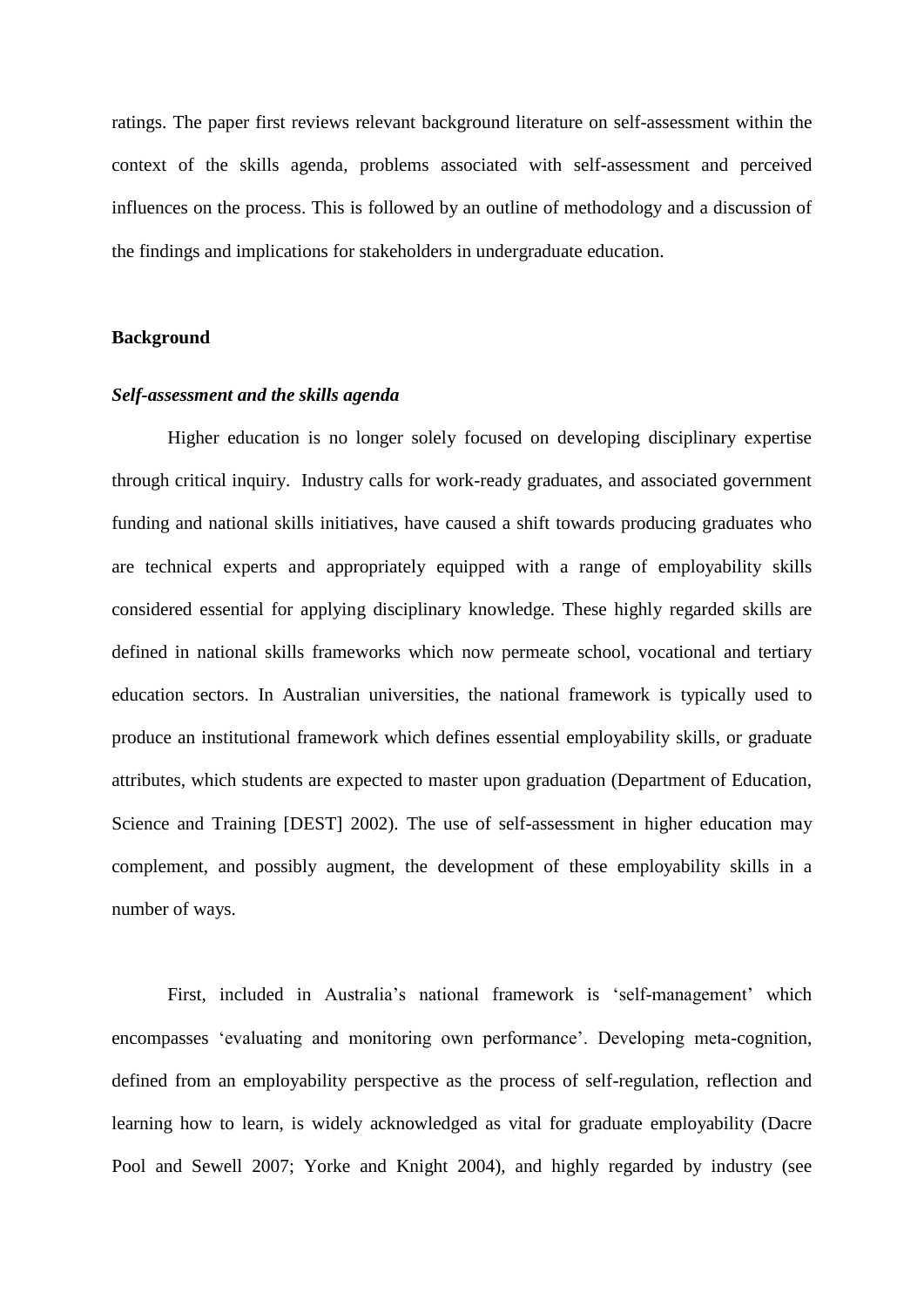Jackson and Chapman 2012a). Self-assessment is considered a valuable tool for enhancing learner awareness of one's own thinking and performance (see Lew, Alwis and Schmidt 2010) and nurturing meta-cognition.

Second, as the goals of higher education shift, Dochy et al. (1999) acknowledge that different forms of assessment are required to effectively measure skill outcomes. Authentic assessment encourages students to continually monitor and reflect on their performance – as they would in the workplace - not only in regard to achieved outcomes but the process of learning and completing tasks. Self-assessment tasks at university resemble assessment mechanisms in the workplace (see Dochy et al. 1999) and may enhance learning transfer. Student ability to easily transfer the process of self-assessment across contexts should, however, not be taken for granted (Andrade and Valtcheva 2009).

Further, self-assessment is considered critical for developing a propensity for lifelong learning beyond university years (Boud 1989) and may nurture increased engagement and empowerment with the learning process, as well as enhance student motivation (see MacDonald 2011). Instilling the cycle of monitoring, assessing and evaluating one's practices in completing tasks to achieve learning goals will assist graduates in recognising continual improvement and identifying approaches to best achieve it. Embedding self-assessment into undergraduate curricula has therefore become an important part of higher education's efforts to improve work-readiness by producing graduates which are appropriately skilled and can effectively apply and further cultivate their learning in the workplace.

Further perceived benefits of self-assessment are a reduction in student-teacher conflict through the discussion and unpacking of the grading process and improved learner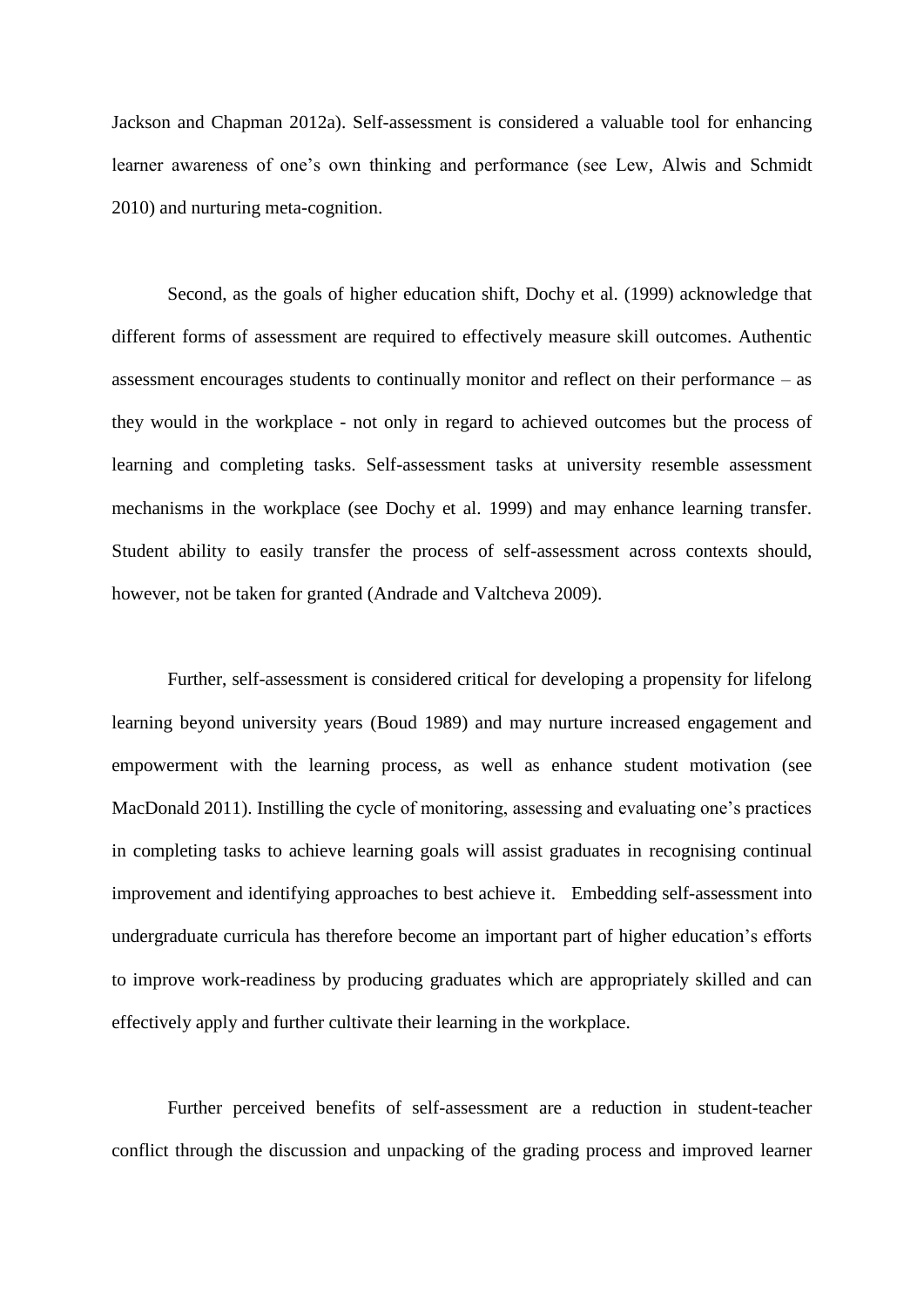performance (see Leach 2012). Increased effectiveness of learning material and the identification of the strengths and weaknesses of pieces of work, in addition to decreased anxiety, are additional benefits (Andrade and Valtcheva 2009). The benefits of reduced academic workload are questioned by Cowan (1988) as students must be taught to self-assess and engaging with criteria requires time.

#### *Problems with self-assessment*

Leach (2012) cites a number of problems related to self-assessment, the first being student reluctance to self-assess due to perceived inability, a lack of confidence, inclination to avoid responsibility, and/or preference for expert opinion and feedback. Her study revealed that when the given the option, the majority of students did not self-assess. She notes the "dark side" to self-assessment (140), referencing the influential role of self-concept, cultural issues, and social control and accountability.

Problems with self-assessment typically focus on concerns with student ability to accurately self-assess. There has been considerable effort to ascertain to what degree student self-assessments align with academic assessments and in what ways they differ and for what reasons (see Falchikov and Boud 1989; Falchikov and Goldfinch 2000). Further, the impact of certain factors on student ability to self-assess – such as gender, familiarity with the process and stage of study – are considered important. There is considerable evidence to suggest that students' self-assessments are similar to academics (Leach 2012; Stefani 1994); rationalising the use of self-evaluation, where students actively contribute to their overall grade, in undergraduate programmes. Boud and Falchikov's (1989) critical analysis of quantitative studies relating to student self-assessment and teacher grades indicated that in most studies more student marks agreed rather than disagreed with teacher grades.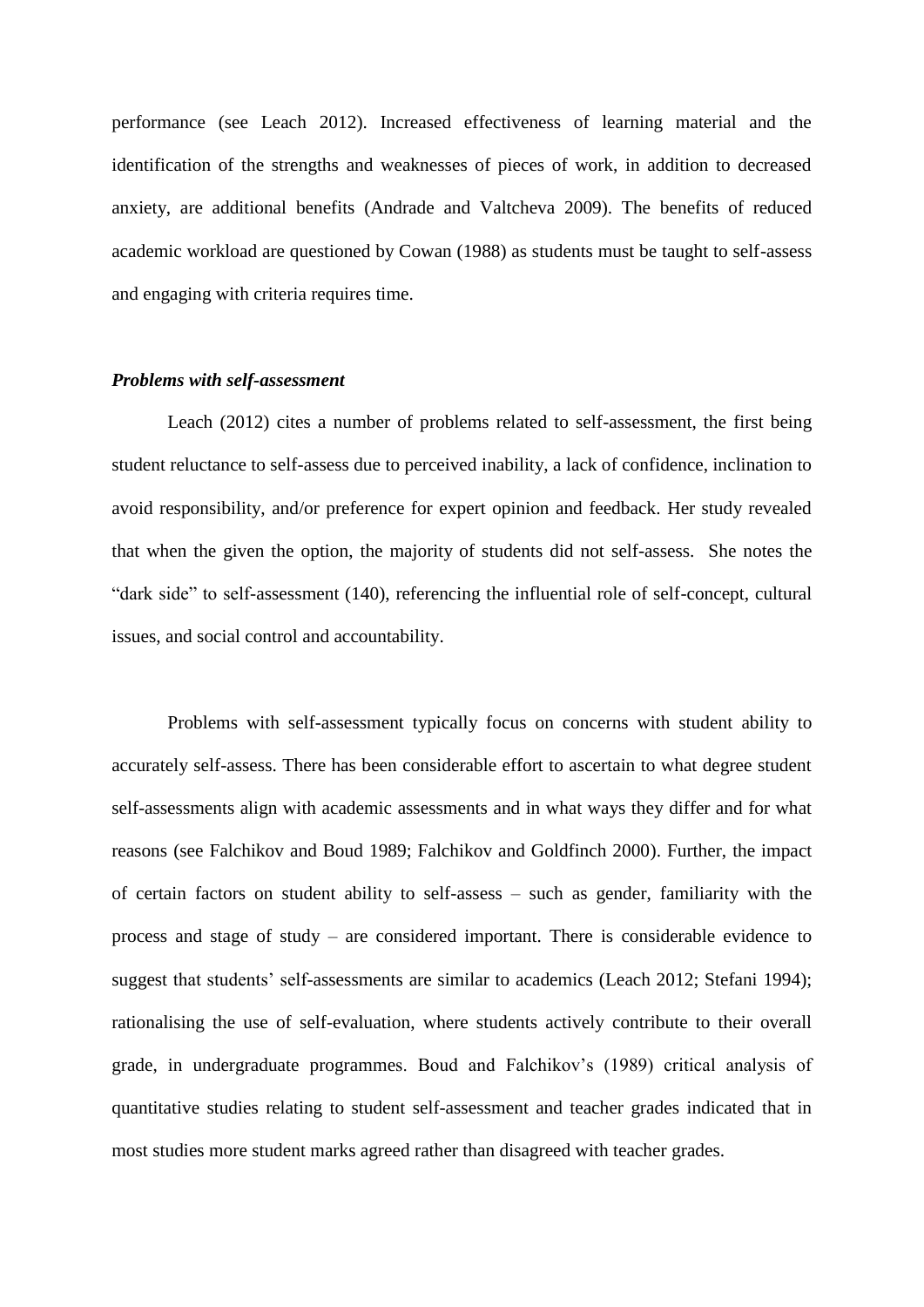Conversely, there are many studies which found enough disparity between student and academic assessments to raise concern for incorporating self-assessment into undergraduate curricula in a meaningful way (Strong, Davis and Hawkes 2004; Thompson, Pilgrim and Oliver 2005). Lew et al. (2010) also found weak to moderate accuracy of student ability in self-assessment. Typically, these studies found that self-assessment leads to grade inflation, some arguing against self-grading as students are always motivated to grade higher (Andrade and Du 2007; Evans, McKenna and Oliver 2002; Kirby and Downs 2007). Sullivan and Hall (1997) found 39% of students overestimated their grades and Matsuno (2009) identified several studies with low correlations between student and academic grades.

Porter (2013) reviews mixed evidence of student ability to self-report on learning gains; some studies indicating self-reported data is a valid measure of student learning and others highlighting a lack of cognitive ability in students to accurately self-assess. He highlights the problem of large samples inflating the statistical significance of factors determining student self-assessment and the lack of investigation into exactly why student self-report data is often not correlated with objective measures of learning.

Leach (2012) acknowledges the foundation of these comparisons is the assumption that academic assessments are themselves accurate, despite evidence of unreliability in facilitator grading (Falchikov 2005; Kirby and Downs 2007). Extant literature discusses the difficulties of embedding self-assessment in higher education and the importance role of principles for effective design, now broadly acknowledged in the field of education (see Andrade and Valtcheva 2009). Despite the considerable number of studies in this area, variations in assessment type, establishment of learning criteria and student engagement with the assessments render research design problematic.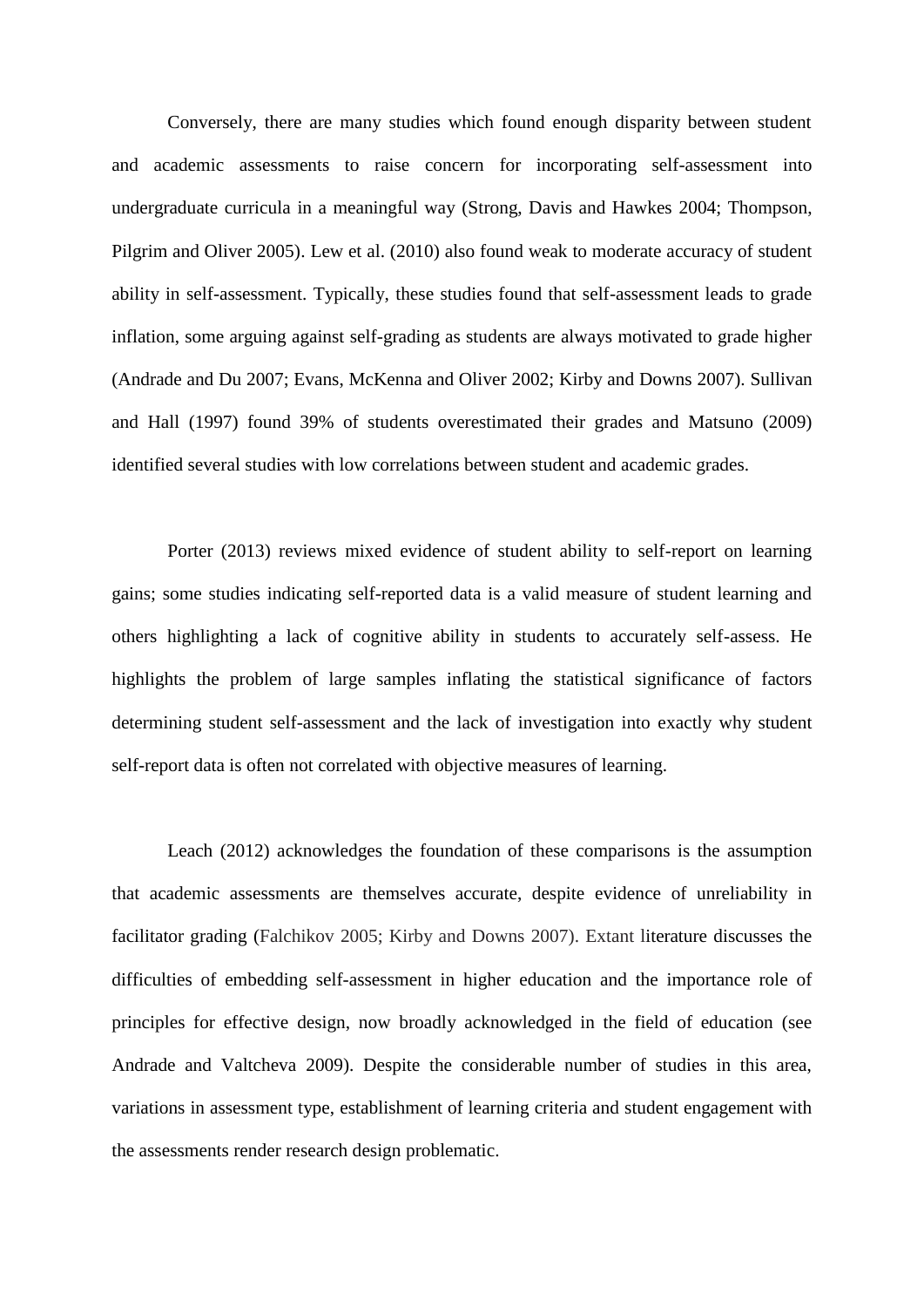#### *Influences on student self-assessment*

A number of common trends in the differences between student and academic assessment have been identified. Leach (2012) found higher achieving students tend to underrate whereas low achievers overrate in comparison with academics, supporting similar findings (Papinczak et al. 2007). Aronson et al. (1989) suggest the inflation of grades by less able students may occur for two reasons: reporting higher gains in denial of their own lack of learning and/or students being susceptible to research aims and inflating grades to achieve desired results when investigations concerns their own growth and development. Boud and Falchikov's (1989) meta-analysis of quantitative studies of disparities in student and academic assessments noted different trends in student ratings under different circumstances. They found, however, there was a general trend by student ability in their rating approaches. High achieving students tend to be more realistic and perhaps underestimate their performance while low achievers overestimate and probably to a greater extent than those underestimating. Lew et al. (2010) also found more academically competent students were able to self-assess with greater accuracy than less competent peers.

Boud and Falchicov's (1989) review identified studies suggesting participant seniority impacts the accuracy of self-rating; seniority encompassing stage of degree, age and/or experience. Their meta-analysis, however, indicated that it was expertise in a given field which improved accuracy, not simply age or stage of enrolment. They could not conclude whether student ability at estimating grades improves with time and practice. Lopez and Kossack (2007), however, found student self-assessments became more realistic with practice while Lew et al. (2010) found accuracy did not improve over time and there was no relationship between student's belief in the value of self-assessment for their learning and their accuracy. Nulty (2011) reviewed self-assessment among first year students whose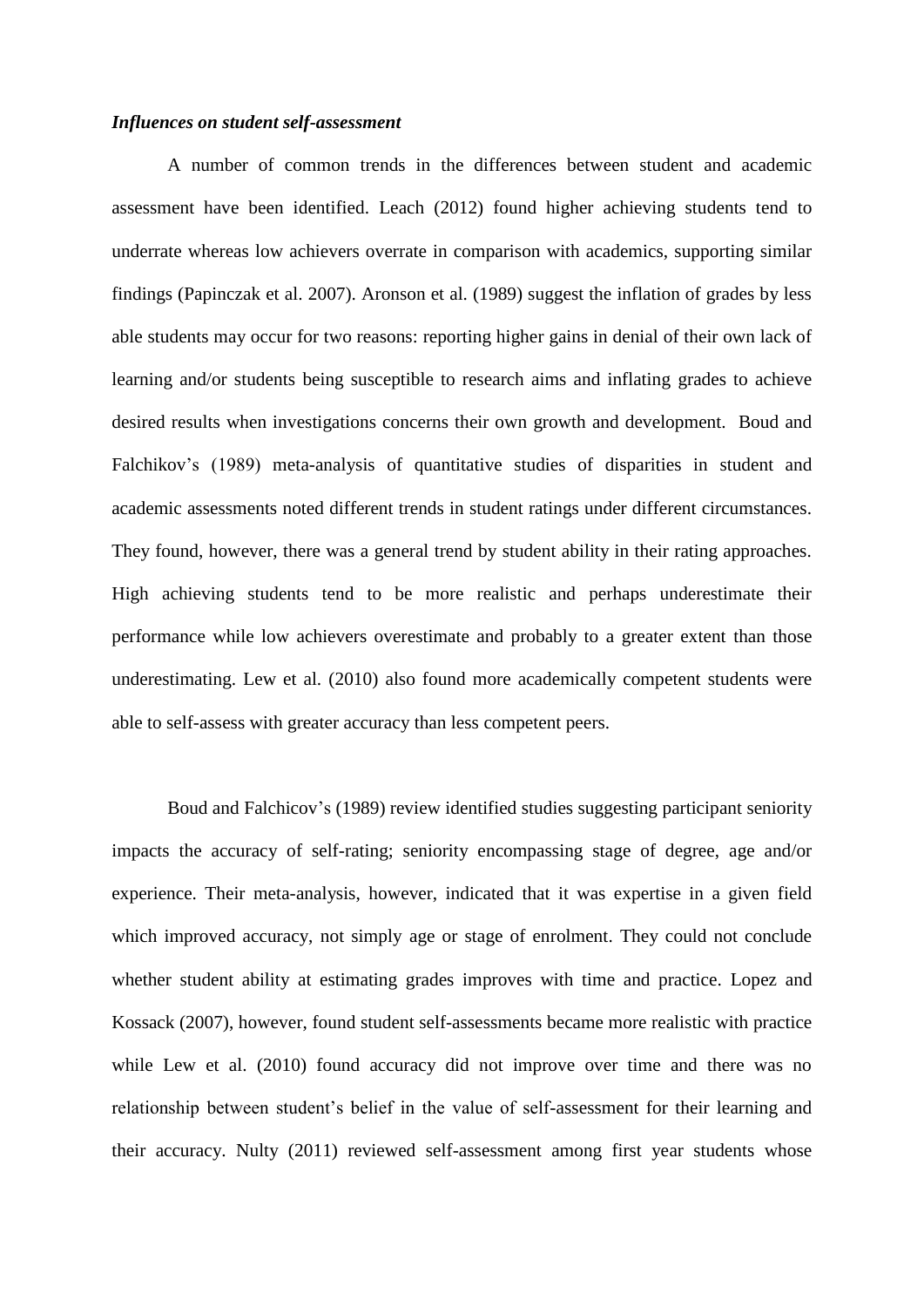reflective skills may be systematically less developed and emphasises the need to embrace self-assessment as a vehicle for developing judgment and critical evaluation. A further influence on self-assessment is gender, although Boud and Falchicov's (1989) found differences to be inconclusive with several studies citing differences and others finding none. More recently, Prince et al. (2008) reported females generally give higher estimations yet Langan et al. (2008) reported lower scores by females.

There are several influential factors within the domain of principles for effective selfassessment design; space allowing only a brief review. Falchikov and Boud found student familiarity with rating criteria enhances accuracy and alignment of ratings with academics. Tensions surrounding compulsory self-assessment for students who are not actively engaged with the learning criteria or the process, and are therefore not empowered or motivated but simply 'going through the motions', are discussed by Leach (2012). Further, the different tasks for rating will impact on the accuracy of ratings assigned. Falchikov and Boud (1989) found better prediction in science than social science and attributed this to task content. They also found better alignment in teacher and student assessments for traditional academic tasks (product oriented) rather than tasks involving professional practice. Finally, the form and complexity of the measuring instrument will impact self-assessment accuracy.

#### **Method**

#### *Participants*

Students enrolled during 2011 in an employability skills development programme, core to the business undergraduate degree, were invited to participate in a Skills Audit. Table 1 summarises the participants' demographic and background characteristics. The programme comprises four units; Units One and Two for first years, Unit Three for second years and Unit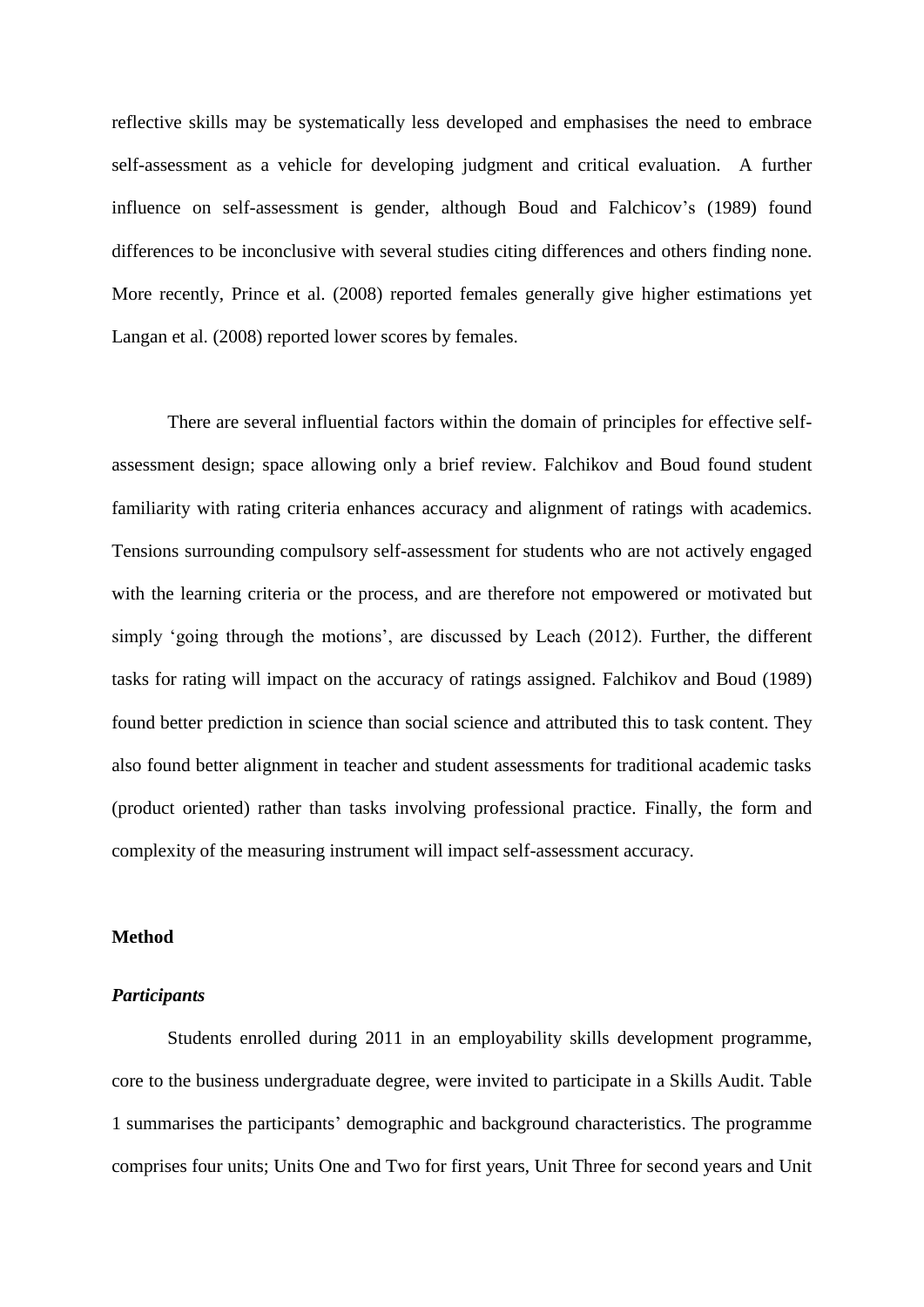Four for final year students. The response rate for the sample exceeded 90% but was reduced to 77%, of the 1232 enrolled students, once incomplete responses and those with inaccurate student identifiers were removed. [**Insert Table 1**]

#### *Procedures*

Data for the Skills Audit was gathered using an online survey in the latter half of the semester, more specifically October 2011. The Audit formed a learning activity for on and off campus students in all four units; students were actively encouraged to participate via lecturers and/or the unit's learning management system. The Audit was undertaken for two reasons: first, to encourage learners to self-reflect on their performance and further engage with developing the defined skills; second, to evaluate the programme's effectiveness in employability skill provision.

#### *Measures*

The Audit captured students' demographic and work background characteristics before asking them to self-assess their capabilities in each of the behaviours defined in the programme's employability skills framework (see Table 2). The framework comprises ten skills and forty constituent behaviours and was adapted from an established framework of industry-relevant competencies (Jackson and Chapman 2012b). Jackson and Chapman's framework originally derived from an international review of literature on industry expectations of new graduates (Jackson 2010). [**Insert Table 2**]

Students were asked to rate their current capabilities in performing each of the behaviours in the workplace, self-assessing directly against the behaviour descriptors in Table 2. A familiar scale of one to 10 was used, as recommended by Falchikov and Boud (1989);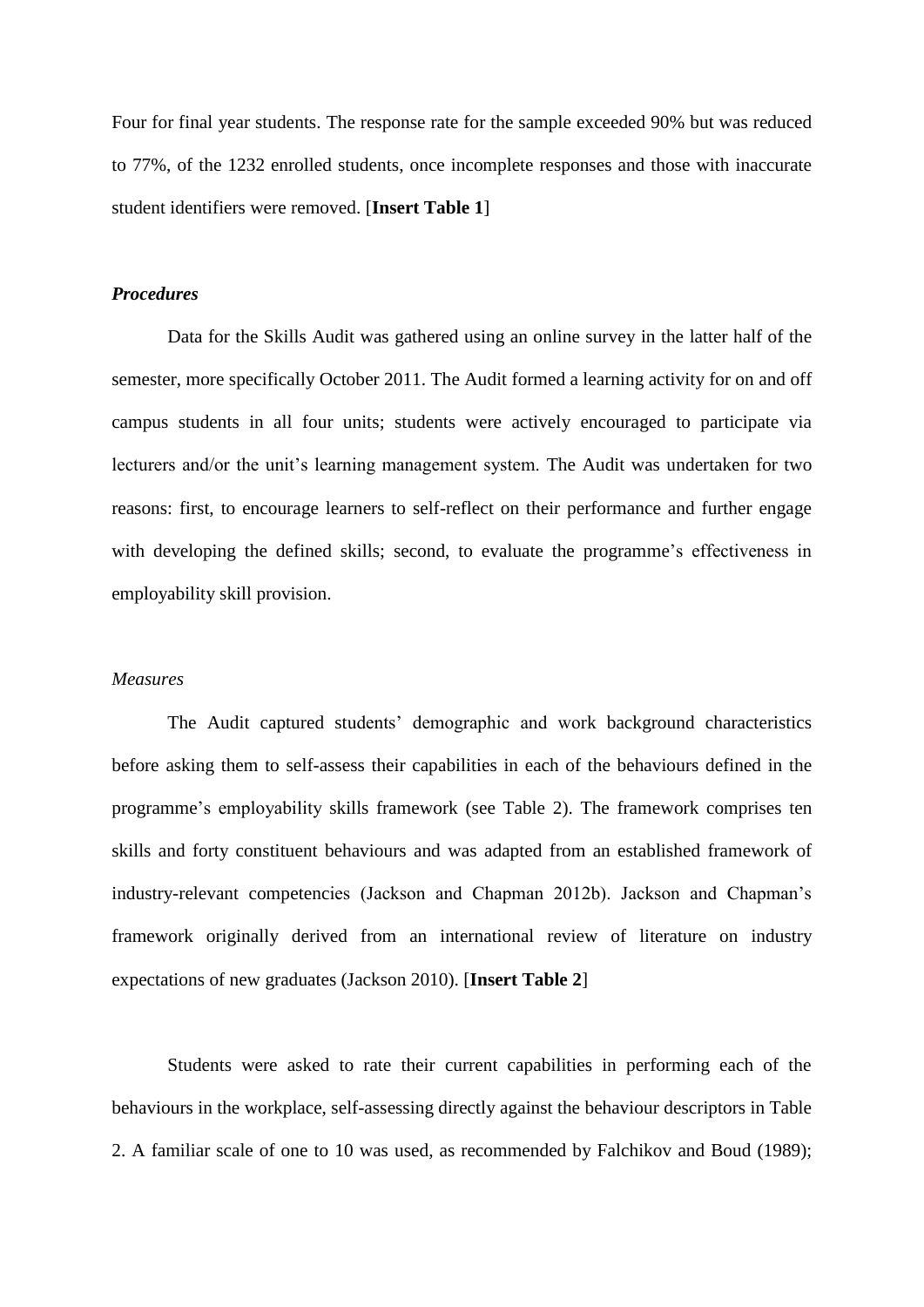one meaning students considered themselves unable to perform the behaviour in the workplace and 10 meaning they were an expert and able to teach others. Each of the four units has three to five core skills which form the basis of its learning activities and assessments (see Table 2). A composite measure was generated for student self-rating against the core skills and also the "communicating effectively" skill set; the latter spanning across assessments in all four units. The academic assessment is a weighted percentage score based on judgement of student performance in the unit's formative assessments. These assessments address the unit's assigned core skills and range from three to six per unit. For analysis purposes, the academic assessment was transformed to a score out of 10. This will subsequently be referred to as 'achieved mark'. The composite student self-rating is compared with the achieved mark to address the first research question. Variations in student ratings by individual characteristics, ability and stage of degree are examined using the composite measure, achieved mark and data on background/demographic characteristics.

A composite measure of student performance in the core skills for each unit is considered most appropriate given the interwoven nature of employability skills. These do not exist in a vacuum and must draw on others for their own effective demonstration (Gibson 2003; Rausch, Sherman and Washbush 2002). Communication is interrelated with many other skills (Casner-Lotto and Barrington 2006; Lowden et al. 2011) and the separation of skills for assessment purposes is difficult (Barrie 2005). Comparing a composite measure of student self-ratings in the core skills and communication skill set with the achieved mark for all assessments was therefore deemed most appropriate.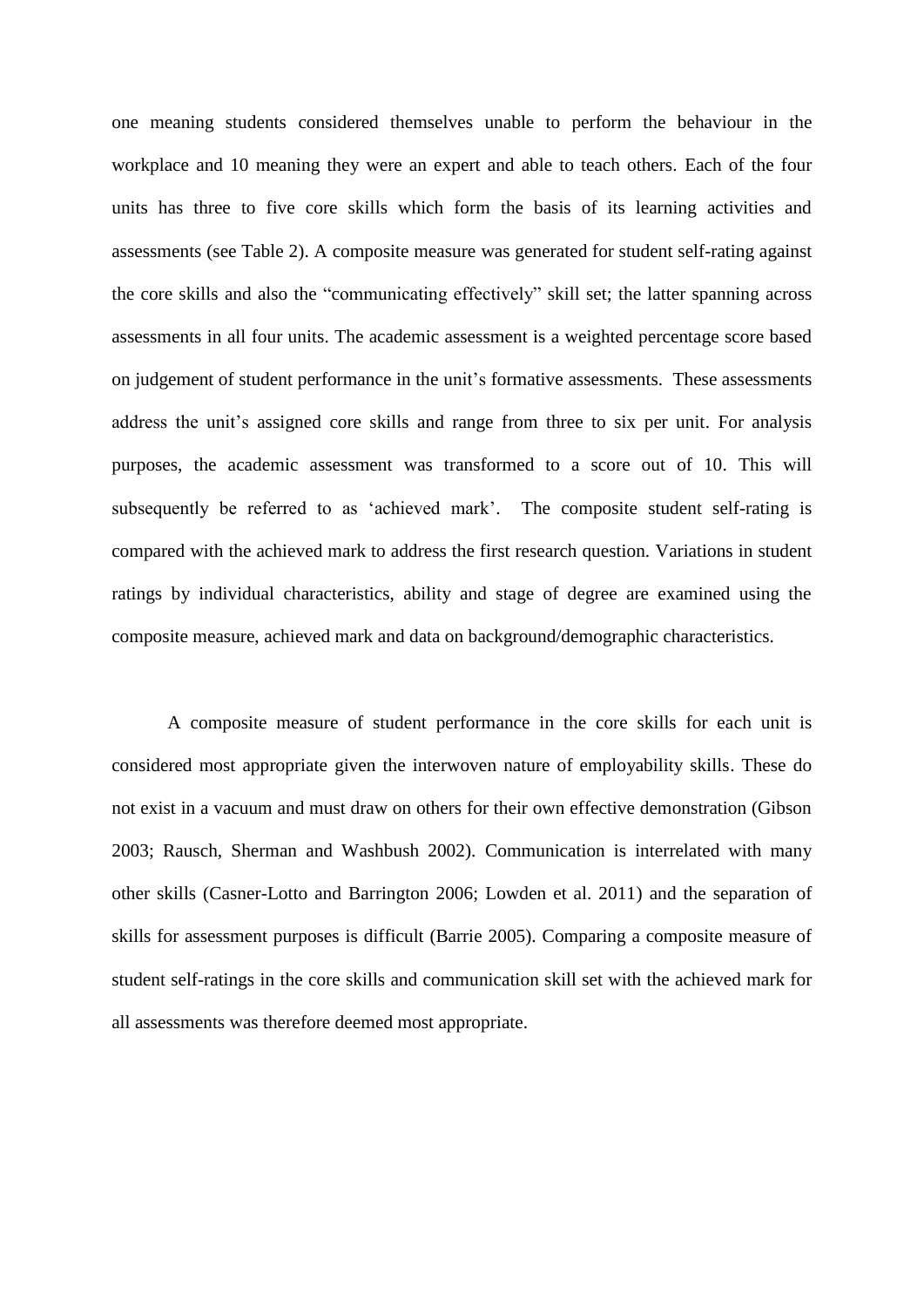#### *Validity and reliability*

Cronbach alpha values for each skill set in the framework ranged between .866 and .925; ensuring internal consistency among items (behaviours). Further, correlations between behaviours (items) and skill sets (scale) ranged from .608 to .818; confirming the behaviours within each skill set are measuring the same construct. There have been extensive mapping exercises to ensure constructive alignment between each unit's learning outcomes, assessments and the core skills within the framework. Learning outcomes typically derive from the core skill behaviour descriptors and are then cross-referenced to each of the unit's assessments. This provides further assurance that comparisons between the composite student rating and achieved mark are valid and both are measuring student performance in the unit's core skills.

There is significant moderation and training in academic grading within each unit to ensure academics are consistent when assigning marks to students. Processes include: providing facilitators access to banks of moderated assessments for initial marking purposes; moderation of a 10% sample of marked assessments by the unit coordinator and provision of feedback to facilitators to ensure convergence with the norm; and reviewing and feeding back on facilitators' use of standard grading rubrics within a unit's electronic grading system. The training and moderation processes, in combination with shared perception among academics of the core behaviour descriptors, provide confidence of inter-rater reliability in the study.

#### *Self-assessment design*

The study considers the research design and analysis principles recommended by Boud and Falchikov (1989), particularly the use of scales. Falchikov and Boud's state familiarity with assessment criteria enhances the accuracy and alignment of student ratings.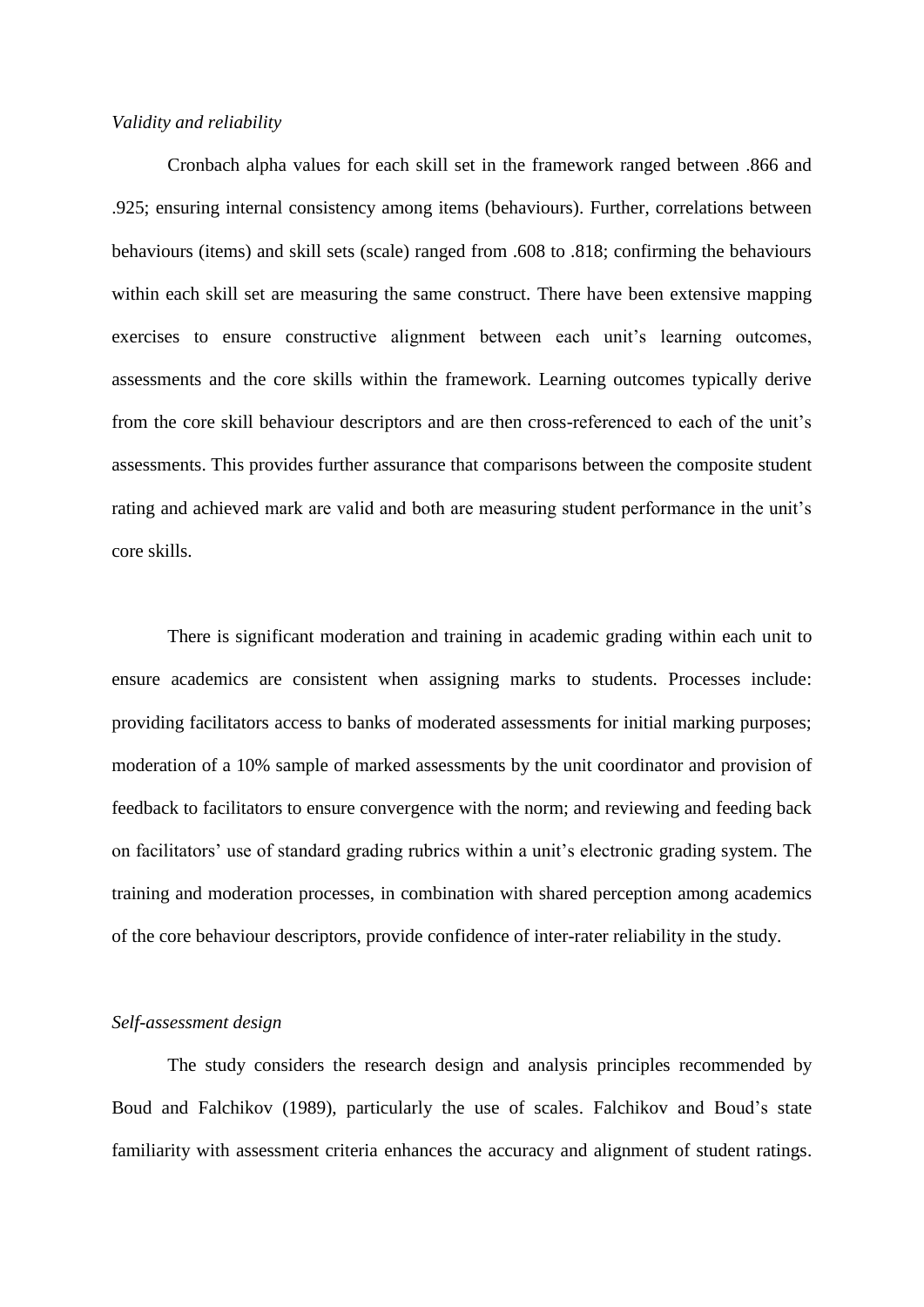Students were accustomed to the skills framework upon which the Audit was based with the ten skills, and their constituent behaviours, incorporated into the units' learning materials, assessments and marking rubrics. There is an ongoing dialogue between academics and students on the meaning and importance of the skills framework throughout the semester although students do not negotiate, critique or amend the criteria as recommended by Brew (1999).

Goodrich's (1996) principles of effective self-assessment design highlight the importance of students understanding the value of self-assessment. Here, reflection and the development of meta-cognitive skills are firmly embedded in the programme with students regularly using blogs and reflective journals, in addition to formally reflecting on their skill development in written and oral assessments. Goodrich also emphasises the need to instruct and assist students with completing self-assessment, as was the case with the Audit; as well as giving opportunities to review performance and identified areas of strengths and weaknesses. Students keep a copy of their completed Audit and are encouraged to discuss their ratings and use them, for example, when creating skills portfolios, career management plans and personal SWOT analyses. By adhering to these principles and using an established framework for measuring employability skills, the study hopes to overcome the challenges of measuring skill outcomes (Barrie 2005) and the risk of generating inaccurate ratings by both parties.

#### **Results**

#### *Alignment of student and academic assessments*

Table 3 summarises the mean ratings for each unit, and the overall sample, and their associated standard deviation. The achieved mark for each student was transformed from a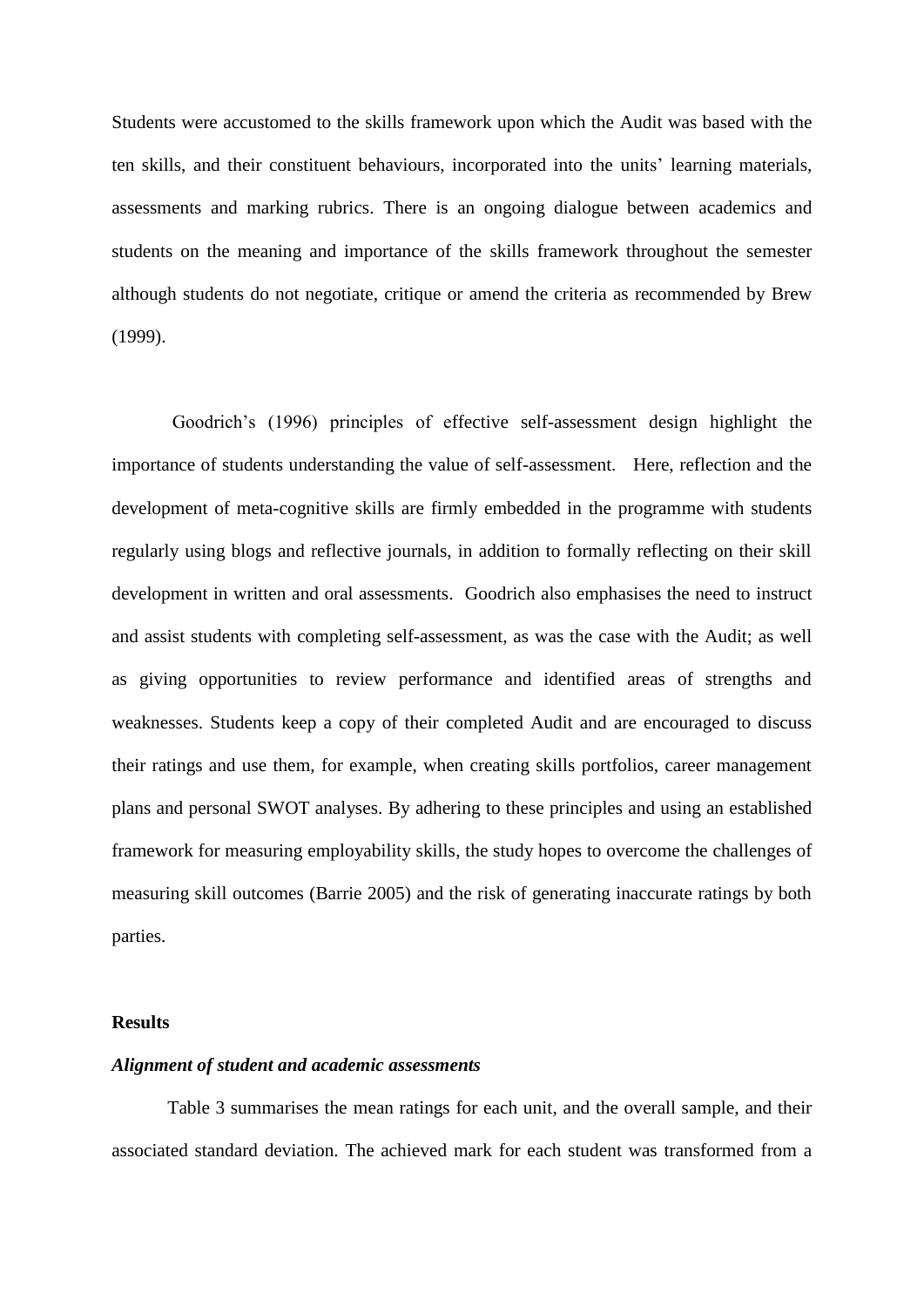percentage score to a rating out of 10 and the mean for each unit and overall sample, with the associated standard deviation, is also given. The effect size (*d*), the difference between the means while taking into account the standard deviation, is calculated for each unit and the overall sample and can be used to indicate the degree of difference between students and academic assessments (see Falchikov and Boud 1989). A positive effect indicates higher grading by students and a negative value the opposite. The larger the effect size, the greater the disparity between the two groups. The effect sizes show that students in each of the four units overrate their performance in comparison to academics, ranging from 0.52 to 0.94 which are considered medium to large in size (see Falchikov and Boud 1989). Paired sample t-tests were conducted to investigate whether the academic and student mean scores differed significantly (*p*=.05). The results indicate significantly different means for each of the four units and the overall sample (see Table 3). [**Insert Table 3**]

To investigate further the degree to which students rate their performance the same as academics, the product moment correlation coefficient (*r*) was calculated for each unit, see Table 3. The correlation coefficients for the first two units are less than 0.1 and therefore considered small (see Falchikov and Boud 1989). Unit Three is marginally higher at 0.18 and significant  $(p<0.05)$ . Given this unit's very high effect size, which suggests considerable overrating among students, this degree of correlation between academics and students is surprising. It is important to remember that effect size measures students and academics assigning the same rating *on average* whereas correlation requires *agreement on a scale*, with very different means being quite possible. Again, Unit Four's coefficient indicates a significant correlation  $(p<.05)$  between academics and students despite a positive effect size. The Pearson correlation coefficient for the overall sample is positive and significant  $(r=18)$ .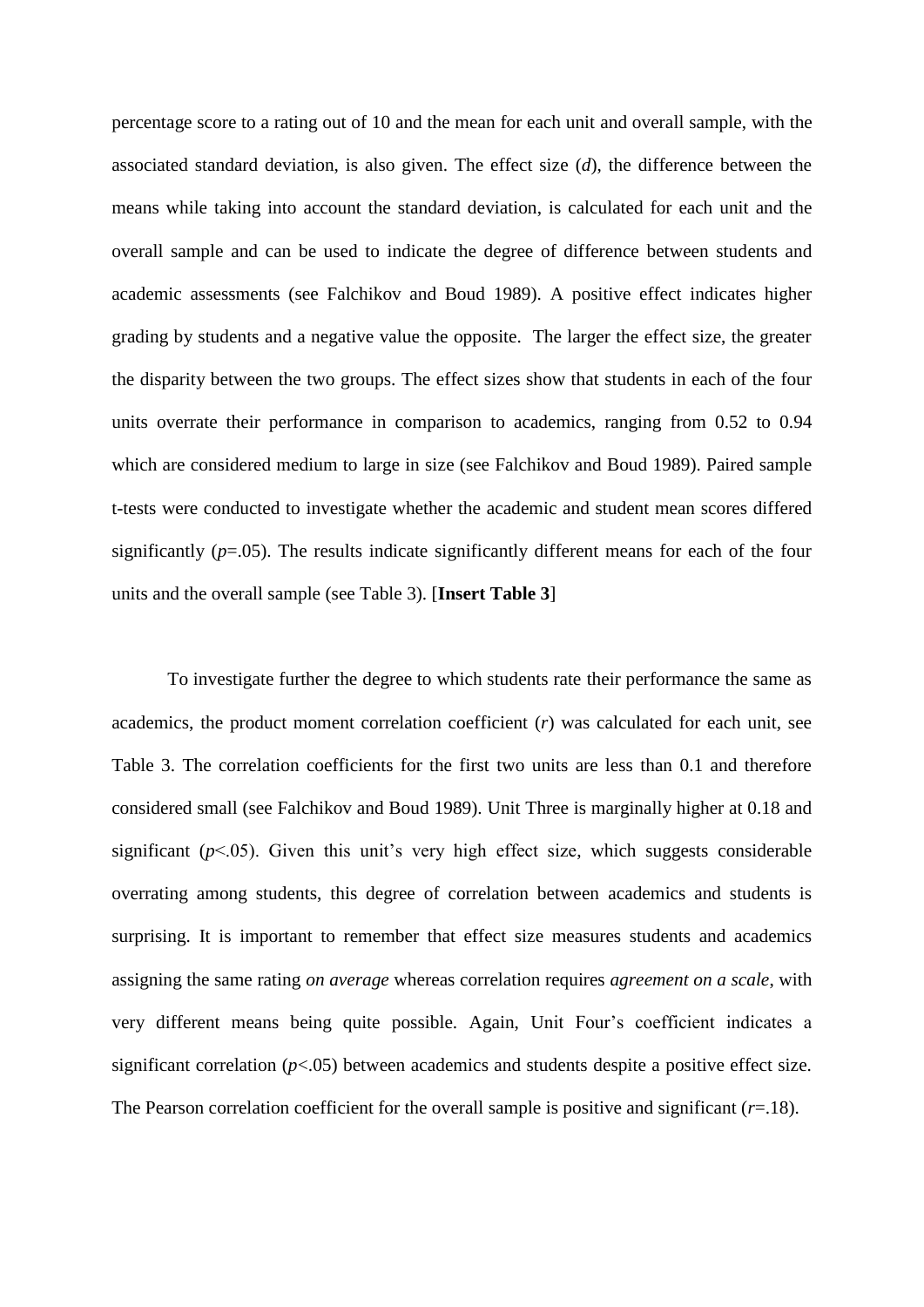Importantly, when calculating effect sizes we assume that academics are a reliable benchmark for comparison, deemed problematic by some (see Falchikov and Boud 1989). Prince et al. (2008) acknowledge that most studies comparing self-report and direct measures data use correlation to draw comparisons. This, however, is limited as it measures the strength of the relationship and not the level of agreement between the two sets of data (see Bland and Altman 1986). They suggest, instead, calculating limits of agreement between the data, in addition to reviewing mean differences. The percentage of student ratings agreeing to within +/-1.0 on the scale of one to ten, equivalent to plus/minus 10%, with academics' assigned mark was therefore calculated. For Unit One, 53% of students agreed with academics; 48% in Unit Two; 40% in Unit Three, and 46% in Unit Four. These results indicate a consistently medium proportion of agreement (see Falchikov and Boud 1989) among students across the units.

#### *Variations in rating accuracy by student ability*

Table 4 summarises the number and percentage of students in each grade category which overrated, underrated or assigned an equal rating in comparison to academics. Across the entire sample, 70% of students overrated in comparison to academics and the remaining 30% underrated. There was some minor variation in these proportions across the four units but these appear random. There is substantial evidence supporting the notion that less able students are more likely to overrate their ability and extremely able students, classed here as those achieving 80% and above, will underrate (Boud and Falchikov 1989; Leach 2012). This trend was apparent in all four units and more pronounced in the first unit where the majority of students achieving a Distinction, rather than just a Higher Distinction as in the other three units, also underrated. [**Insert Table 4**]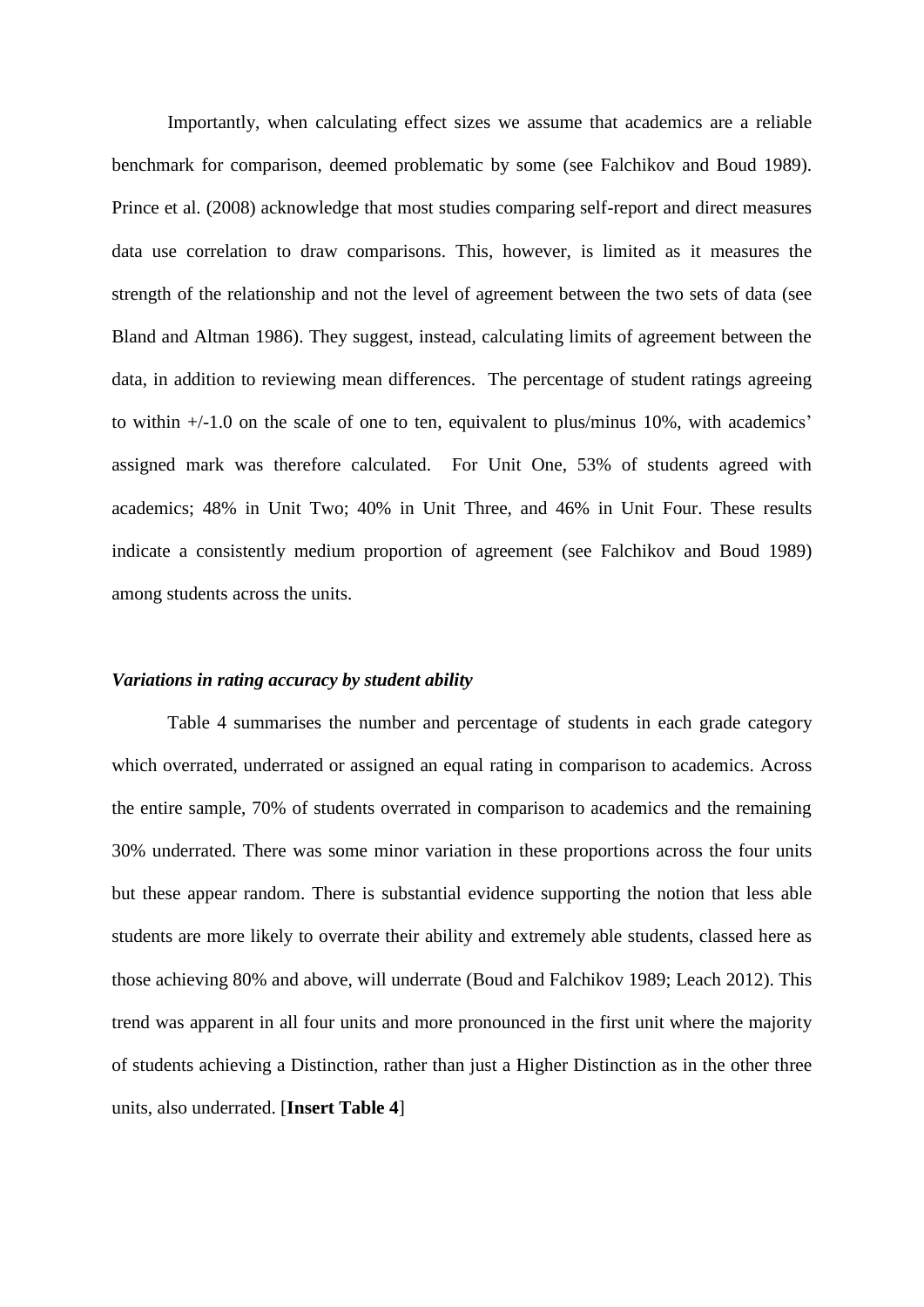To investigate further, the difference in student ratings (out of 10) and achieved mark (expressed out of 10) was calculated. The difference therefore represents the extent to which each student's assessment of their own performance agreed with the academic's. Students were placed into one of five classifications: equal (if the academic and student ratings were equal); minor overrate (for positive values up to 2); major overrate (positive values exceeding 2.01); minor underrate (negative values to 2), and major underrate (negative values from 2.01 and below). Figure 1 indicates a pattern in student ratings by ability. Those students who overrate by 20% or more are predominantly failing or achieving pass grades. Conversely those who are significantly underrating their ability, by 20% or more, are predominantly Higher Distinction students. Those underrating by a lesser proportion are still mainly high achievers; those achieving Distinctions and above. Interestingly, those overrating by less than 20% are more evenly spread across students achieving Passes, Credits and Distinctions. [**Insert Figure 1**]

Further examination of the degree of accuracy by ability shows only 11% of Higher Distinction and 1% of Distinction students underrated by a major amount and 64% and 38% underrated, respectively, by a minor amount. In comparison, 18% of Fail and 47% of Pass students overrated by a major amount and 2% and 19% overrated, respectively, by a minor amount. This indicates the more capable students underrate to a lesser degree than which their less capable counterparts overrate.

#### *Influences on self-assessment*

A series of univariate ANOVAs was conducted on the absolute difference between academic and student assessments to investigate the potential influence of demographic/background variables defined in Table 1. Values were converted to positives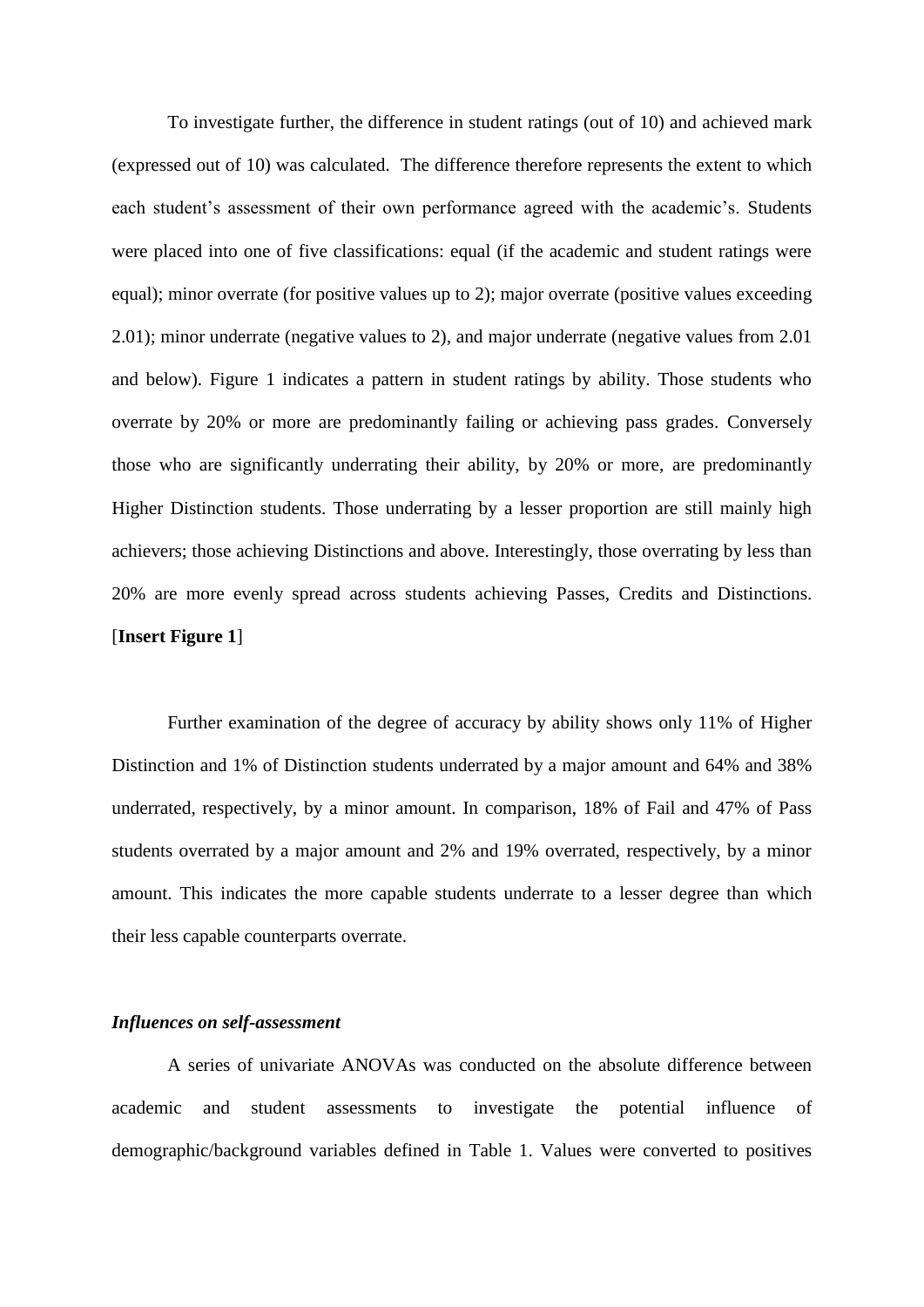thus accounting only for magnitude of difference in ratings, not direction. Results are summarised in Table 5; a significance level of .05 was maintained to support the exploratory nature of the study. Findings indicate there were no significant variations for sex, age, degree type, student status, first language or employment status. Tukey post-hoc tests ( $\alpha$ =.05) revealed the significant result for continent of birth was due to African students assigning consistently inflated ratings in comparison to their Australasian, Asian and European peers (*p*=.000). There were no other significant differences by origin among the other student groups. There was also a significant result for variations by unit (*p*=.000) which showed the second year students had more significantly inflated ratings than third year students. As this is an isolated result, it appears to be simply a function of the sample. [**Insert Table 5**]

#### **Discussion and implications**

#### *Alignment of student and academic assessments*

The study indicates a fairly substantial disparity between academic and student assessments of performance in employability skills. Findings based on average student and academic ratings indicate considerable overrating among students, the disparity extending from first through to final year students. Correlation coefficients, however, indicate there is a degree of alignment between academic and student assessments in the second and third year samples, and for the overall sample of students. This aligns with some studies which found student ability to rate accurately improves with stage of degree. The proportion of agreement between students and academics across the units is mediocre and there is no evidence to suggest the level of agreement improves as stage of degree advances.

The overall lack of evidence of improvement in students as they progress through their degree, particularly given reflective exercises are heavily embedded in the employability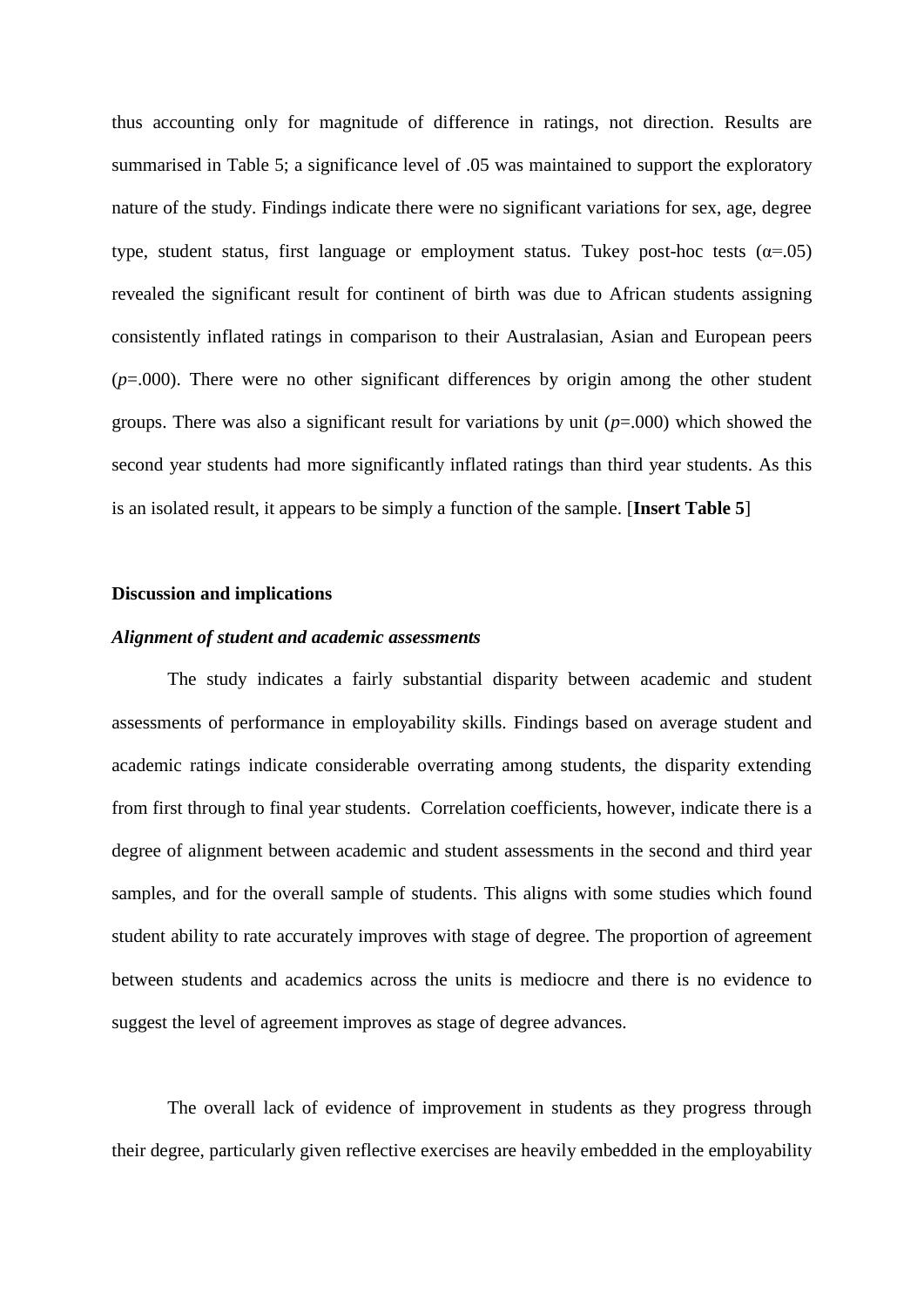skills programme, raises concern. It prompts the question of precisely how aligned graduates' perceptions of their own capabilities are aligned with employers when they enter the workforce. Self-assessment is commonplace in the workplace and pertinent to effective performance management processes. Sadly, inflated perceptions of capabilities, unrealistically high expectations and feelings of self-entitlement in the workplace are frequently associated with Generation Y graduates (see Jackson 2012). This finding urges better articulation to students of precisely how skills are used in the workplace, and to what expected standard, in a range of different professions. Ideally this should assist in revising students' inflated perceptions and encourage more accurate assessments of their own capabilities. Clarification of what constitutes a highly skilled graduate may be better achieved through student interaction with local industry. Strategies may include workintegrated learning – such as placements, volunteering and service learning; direct industry involvement in the teaching and learning of targeted skills in the university setting and/or a greater focus on authentic learning with students participating in role plays and simulated workplace scenarios which encourage them to apply targeted skills and critically reflect on their performance.

#### *Influences on self-assessment*

Students judged by academics as more academically competent – those achieving Higher Distinctions and Distinctions – were able to self-assess more accurately than their less competent peers – those achieving fails and passes. This is consistent with other studies (Boud and Falchikov 1989; Lew et al. 2010) which found student ability to self-assess is closely related to academic competence. Lew et al. attribute enhanced accuracy in more capable students to being 'better at self-monitoring, judging their own performance and processes of learning and at identifying their own learning strengths and weaknesses' (147).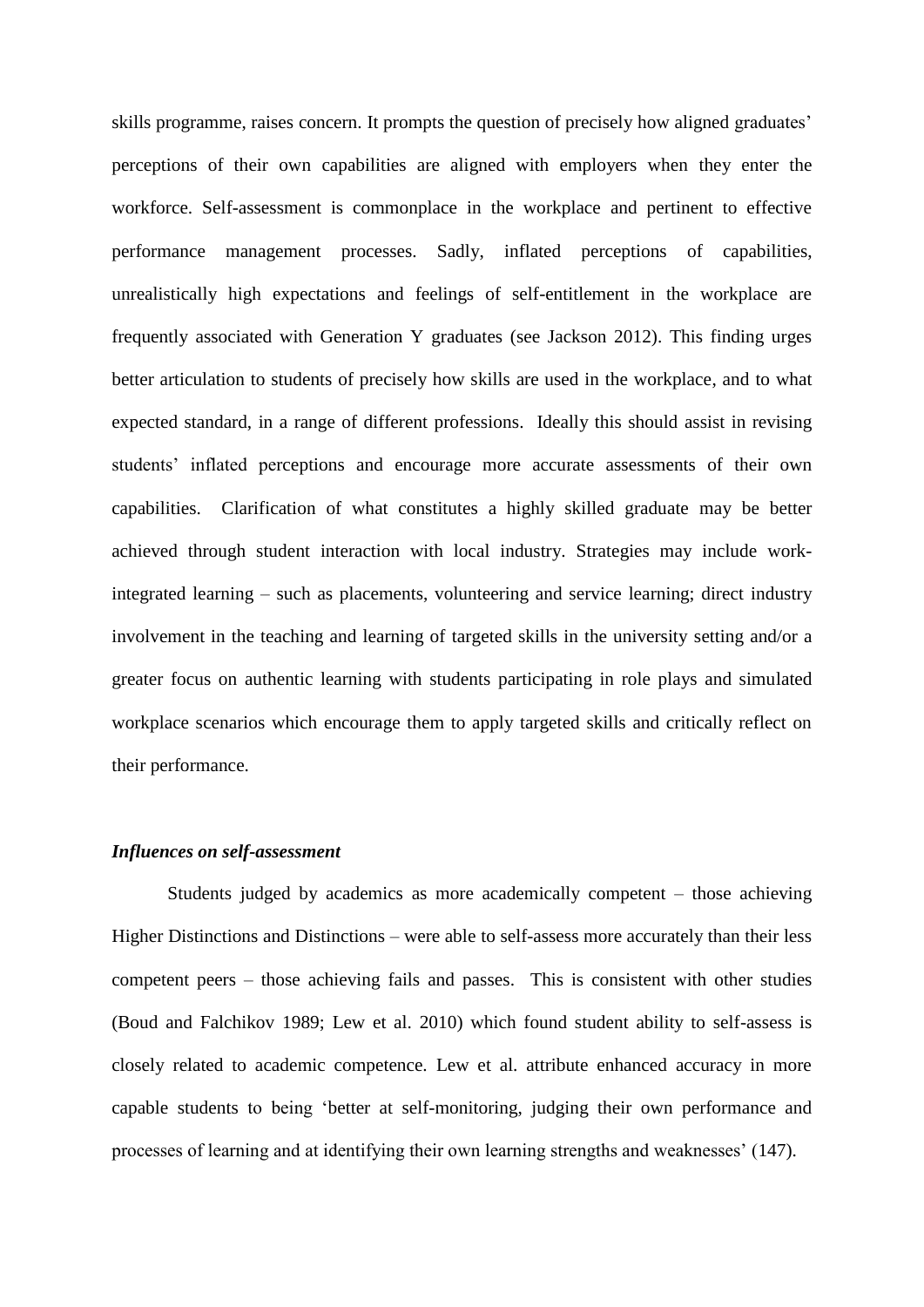The trends in students under or overrating by ability also aligned with existing literature (Boud and Falchikov 1989; Leach 2012). High achieving students tended to underestimate their performance while low achievers overestimated and to a greater extent than those underestimating. This was apparent across all four units. Leach argues a students' propensity for overrating or underrating will depend on their position, as determined by academics, on the grading scale. It is important to note the Audit was conducted before final assessments and the release of certain marks. Students therefore only had partial idea of what their final mark might be at the time of completion.

The influence of gender on self-assessment accuracy is not detected in this study, supporting Falchikov and Boud's (1989) findings. In regard to their broader focus on the influence of 'seniority' (418), there was no evidence of variations for age or work experience. Further, there appear to be little demographic/background influences on a students' ability to self-assess accurately other than African students having more inflated perceptions of their performance levels than other student groups. This lack of variation in agreement scores across different characteristics contravenes certain studies yet aligns with others (see Boud and Falchikov 1989).

#### **Conclusions and future research**

This study supports concerns for the use of self-assessment in higher education (see Sitzmann et al. 2010) with further evidence of significant differences between self and academic assessments. The study contributes to extant literature by examining disparities and trends specific to the rating of employability skill outcomes. Inflated self-perceptions and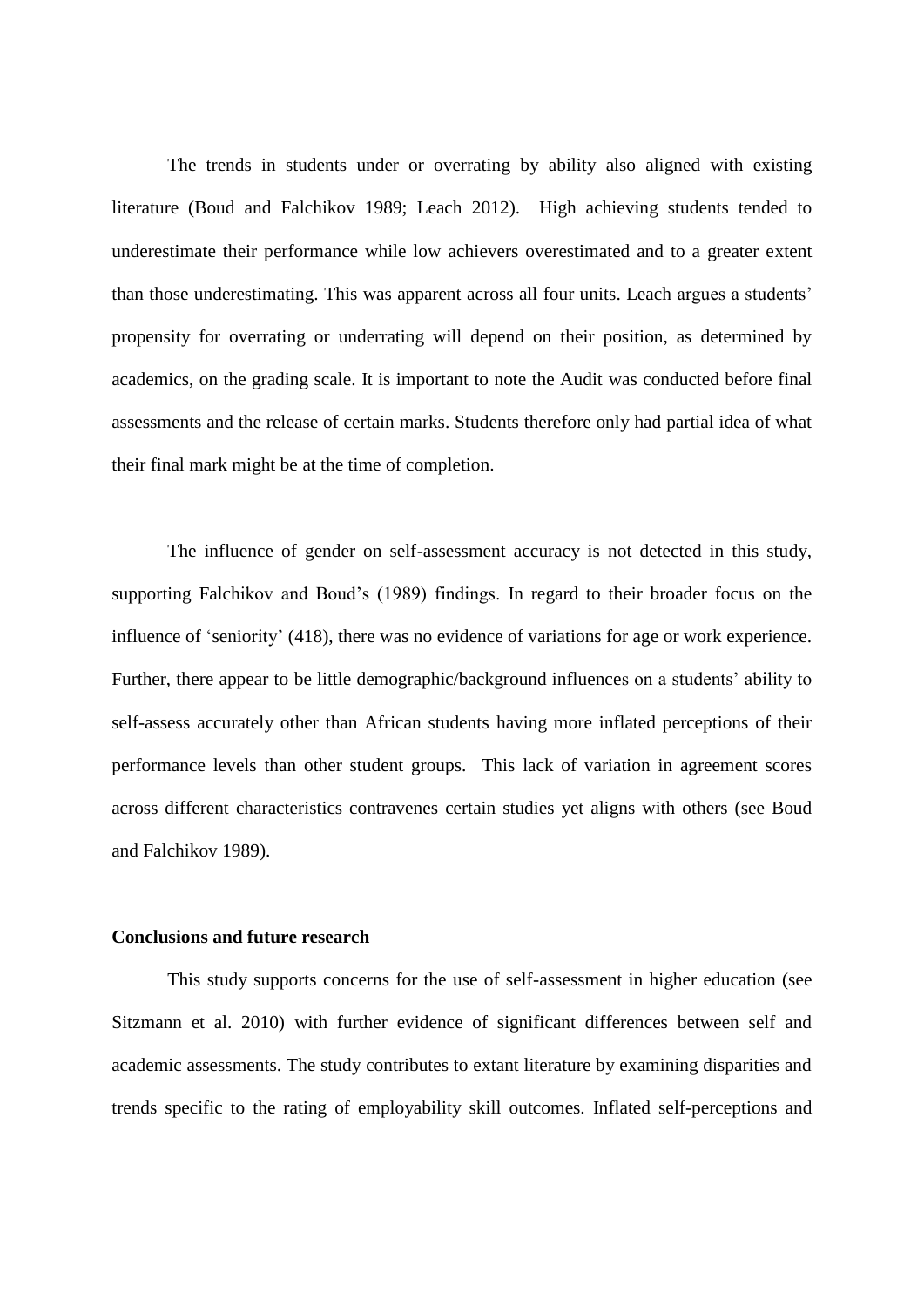consistent patterns of under and over rating among students indicate self-assessment is problematic in employability skill development and assessment.

The pronounced disparity between students and academics may be explained in a number of ways. First, it may be that students are simply a poor judge of their own abilities, although this would counteract a number of studies which found strong agreement between academic and student assessments. Second, students' lack of experience in self-assessment impacts on accuracy although there is mixed evidence to support this in both our study and existing literature. Third, students may be inadequately trained in self-assessment as feedback and practice alone appear insufficient for improvement (Lew et al. 2010). Final year students on the employability skills programme have typically had more exposure to reflective practices through the use of blogs and personal journals with extensive academic feedback. They did not, however, demonstrate the ability to self-assess more accurately than their less experienced peers. For self-assessment to be integrated into the employability skills programme in a meaningful way, training and development in the process is required. Educators must also be mindful of their international cohorts as certain groups' demonstrated higher levels of inaccuracy in their self-assessments than others. Otherwise, there is a generic need for development across the undergraduate cohort as individual and background characteristics - including gender, work experience and stage of degree – appear to make little difference in student ability to self-assess accurately.

This raises further questions on developmental approaches for nurturing accurate selfassessment in students. As practice alone does not guarantee improved accuracy, perhaps there should be more guidance on the standards expected for a particular assessment (or in this case skill). This reiterates the importance of academic consideration of the principles of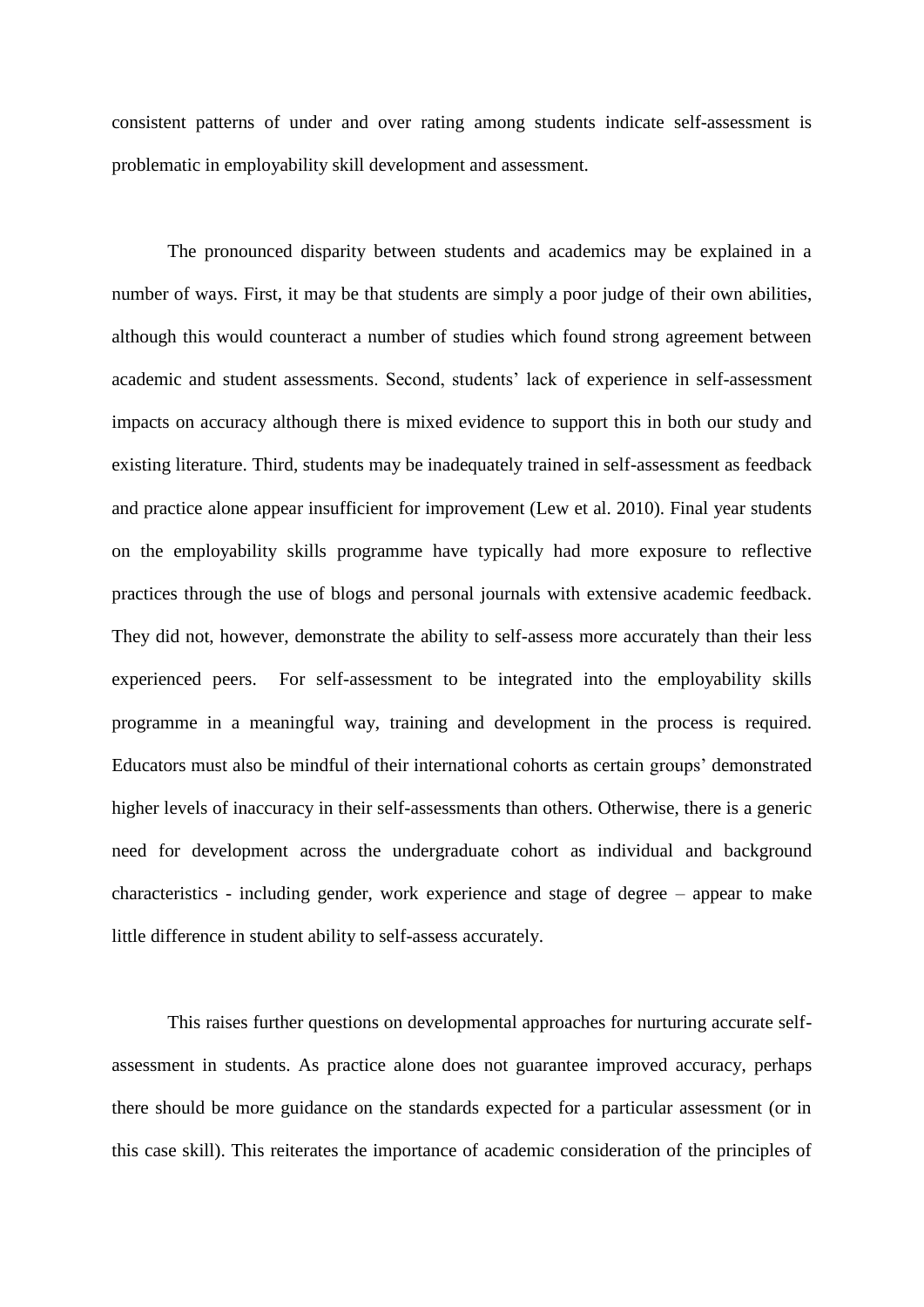good self-assessment design and an ongoing dialogue with students on the learning/assessment criteria. Practising the application of assessment criteria to exemplars of work and follow-up moderation and remediation to reach agreement on awarded marks among students and academics may assist (Boud 1989). For the skills framework pertinent to this particular study, a set of rubrics for each skill are currently being developed. These provide a breakdown of the expected standard for a passing effort in each of the defined behaviours for first, second and final year students. With coaching, it is hoped these will improve student ability to self-assess more accurately in future semesters to capitalise on the documented benefits of self-assessment.

Fourth, students may not be engaged with the self-assessment process. Student interest in and motivation for the self-assessment process should enhance accuracy (Longhurst and Norton 1997). If students do not believe self-assessment will contribute to their learning, one might expect them to be less accurate although Lew et al. (2010) found no empirical evidence to support this. Time taken to complete self-assessments could indicate the degree of student engagement for future studies. Leach (2012) argues it is the responsibility of academics to engage students in self-assessment through actively promoting its benefits; encouraging the negotiation of assessment criteria; and nurturing confidence and understanding of the process in reluctant students. Student buy-in, however, does not necessarily guarantee a high level of agreement with academic assessments; further reiterating the importance of development.

Finally, disparity may be due to poor practices in self-assessment design and implementation. In regard to this particular study and the conclusions drawn, Falchikov and Boud's (1989) assertion that it is easier to predict grades – with therefore less disparity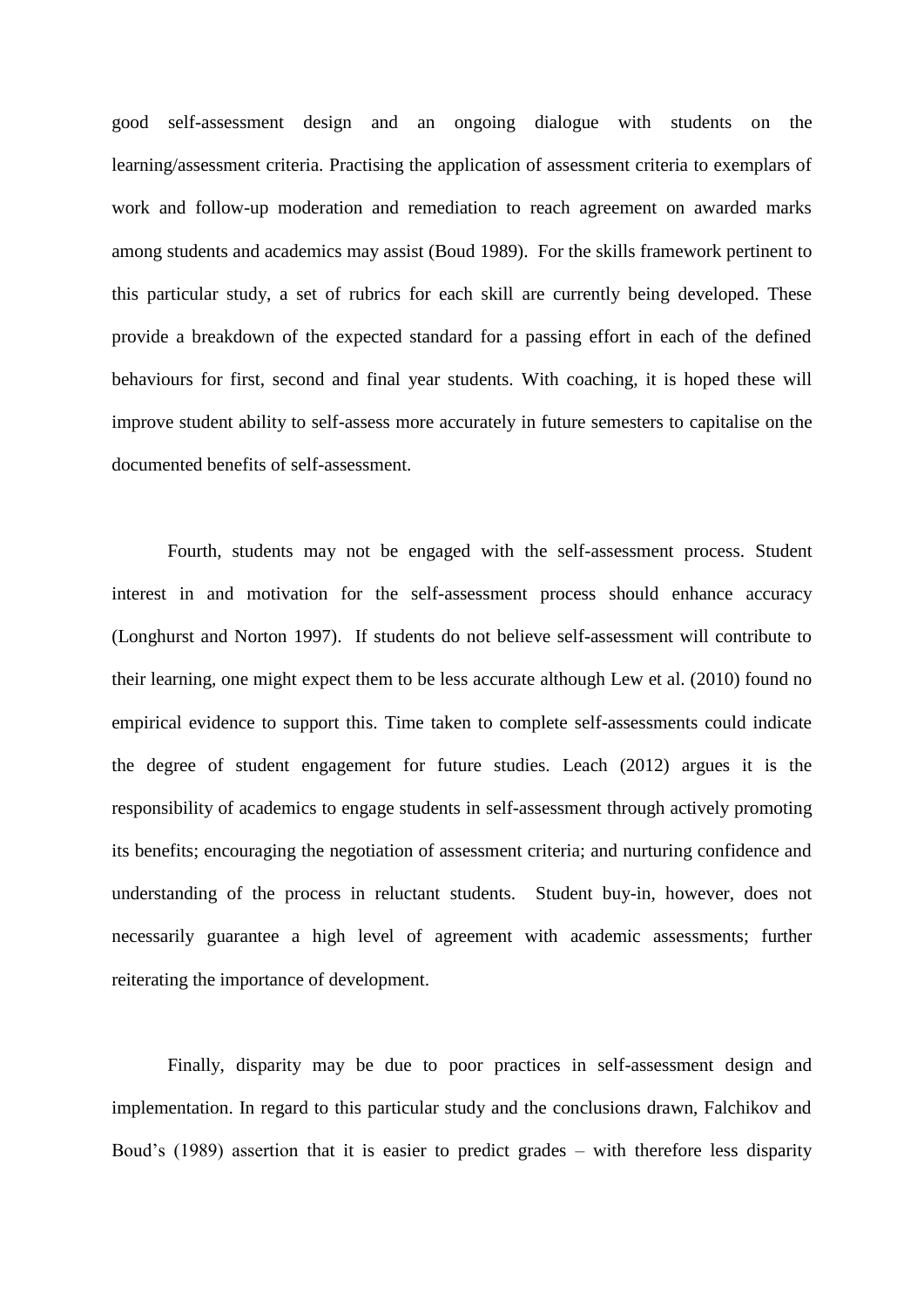between academic and self assessments – in science than social science may be important. They argued that accuracy in ratings may depend on task content. Given employability skills are notoriously difficult to measure (Halfhill and Nielsen 2007), this may amplify the degree of disparity. Further, correlations between students and academics may only be moderate because students are assessing only the core skills for a particular unit whereas, in reality, the academic's awarded mark may span other areas of the skills framework. Problems raised by any mismatch between academic and student criteria may be investigated in a follow-up study. Interestingly, Hansford and Hattie's (1982) meta-analysis found higher quality studies reported lower correlations between self-measures and performance achievement.

As argued by Boud (1989), if an acceptable point of agreement cannot be reached between academics and students, self-assessments should be restricted to a learning activity rather than formal assessment. Alternatively, measures for controlling the documented biases should be introduced. Boud discusses a number of strategies for incorporating student selfassessment, which contributes to awarded marks, which attempt to combat problems with accuracy yet capitalise on the benefits of the process.

For employers, the problems with graduates' inflated perceptions of personal performance are well-documented (see Jackson 2012). These may extend beyond graduate positions to the increasingly popular Work Integrated Learning (WIL) opportunities which include vacation programmes, internships and placements during undergraduate degrees. These are acknowledged as vital tools in enhancing student learning and their subsequent transfer of acquired skill and knowledge to the workplace upon graduation (Billett 2011). Over-confident and self-important undergraduates which lack humility, however, may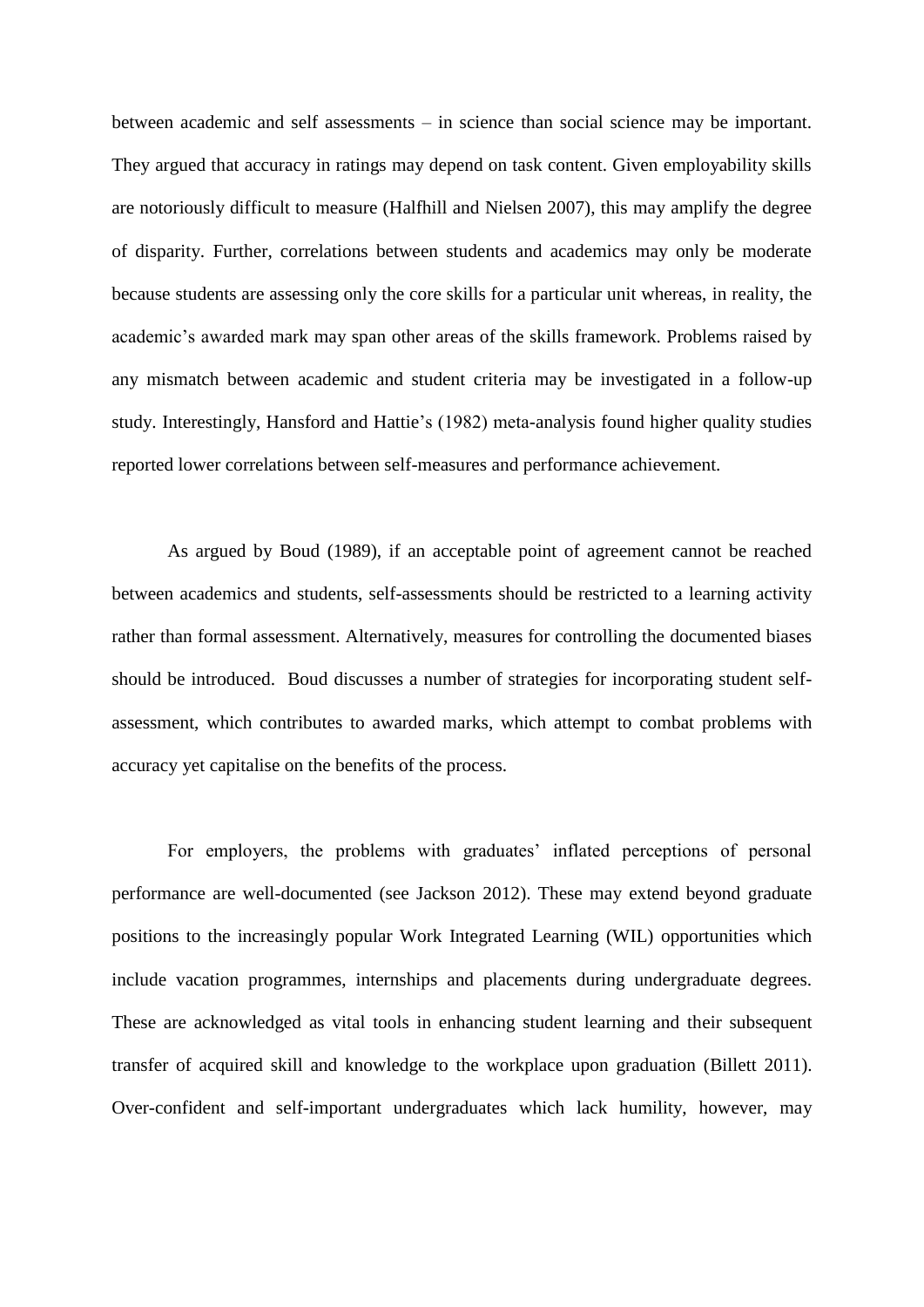jeopardise their own achievements as well as future relations between local industry and higher education providers.

There are certain limitations to the study. First, the sample derives from a single source. A cross-disciplinary study in multiple institutions may provide a better understanding of the impact of demographic and background characteristics on self-assessment accuracy due to greater variations in social and cultural background, academic ability and demographic profile. However, Porter (2013) notes the problem of sizeable samples, generated by national and institution-wide studies wishing to gauge student learning, producing statistically significant results for factors considered to influence self-reporting tendencies, such as academic discipline. To overcome this, he recommends focusing more on effect sizes to ascertain a true growth in learning attributable to these variables. Further, despite this study adhering to recommended design principles by Boud and Falchikov (1989), Porter recommends students should gauge - on a pre-defined scale - their capabilities in each skill area upon entering university. He also argues they should have access to their previous data when assessing perceived capabilities repeatedly over different time points. Neither process was incorporated into the Audit; providing some points for consideration in future research design.

The study also lacks consideration of precisely why undergraduates are unable to accurately self-assess their abilities in certain employability skills, highlighting a valuable area for future research. Porter (2013) hypothesises there are common factors, other than lack of cognitive ability, which drive student responses on reported learning gains. Applying his proposed belief-sampling approach to self-reporting on employability skills may add significant value to current research and advance our understanding of why disparities exist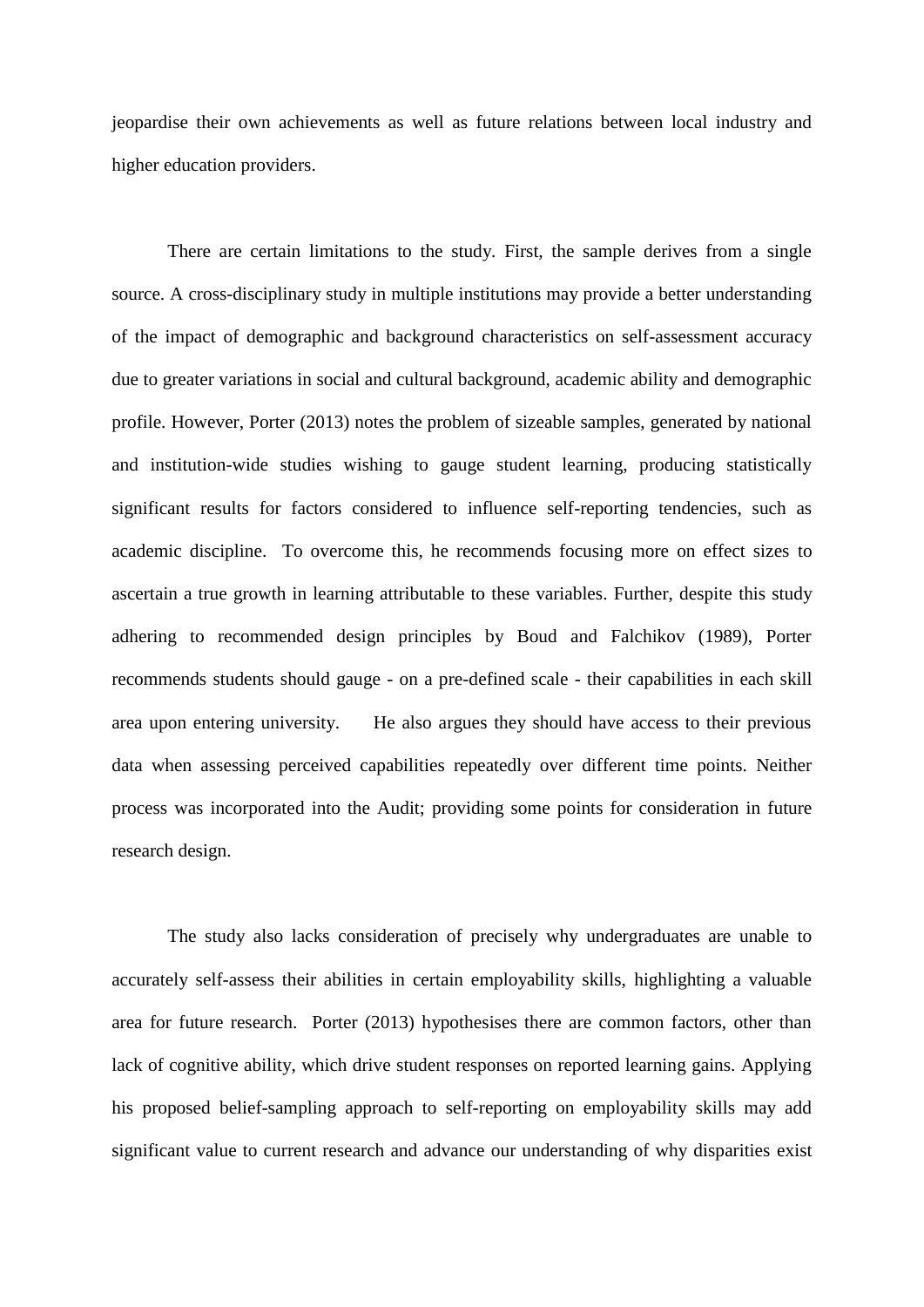between student and academic assessments. The model would investigate the role of certain 'considerations' on student self-reporting, perhaps including the degree to which a student's entry pathway was vocational - thus facilitating a stronger perception of being 'skilled'; exposure to the workplace through paid employment, volunteering, work-integrated or service learning; their experience in extra-curricular activities; and the strength of their academic background. Given self-assessed data is widely used to gauge student learning and to better understand the impact of certain conditions, infrastructure and pedagogy on learning outcomes and graduate employability, investigating not only whether but also why inaccuracies exist is critical to the future of higher education.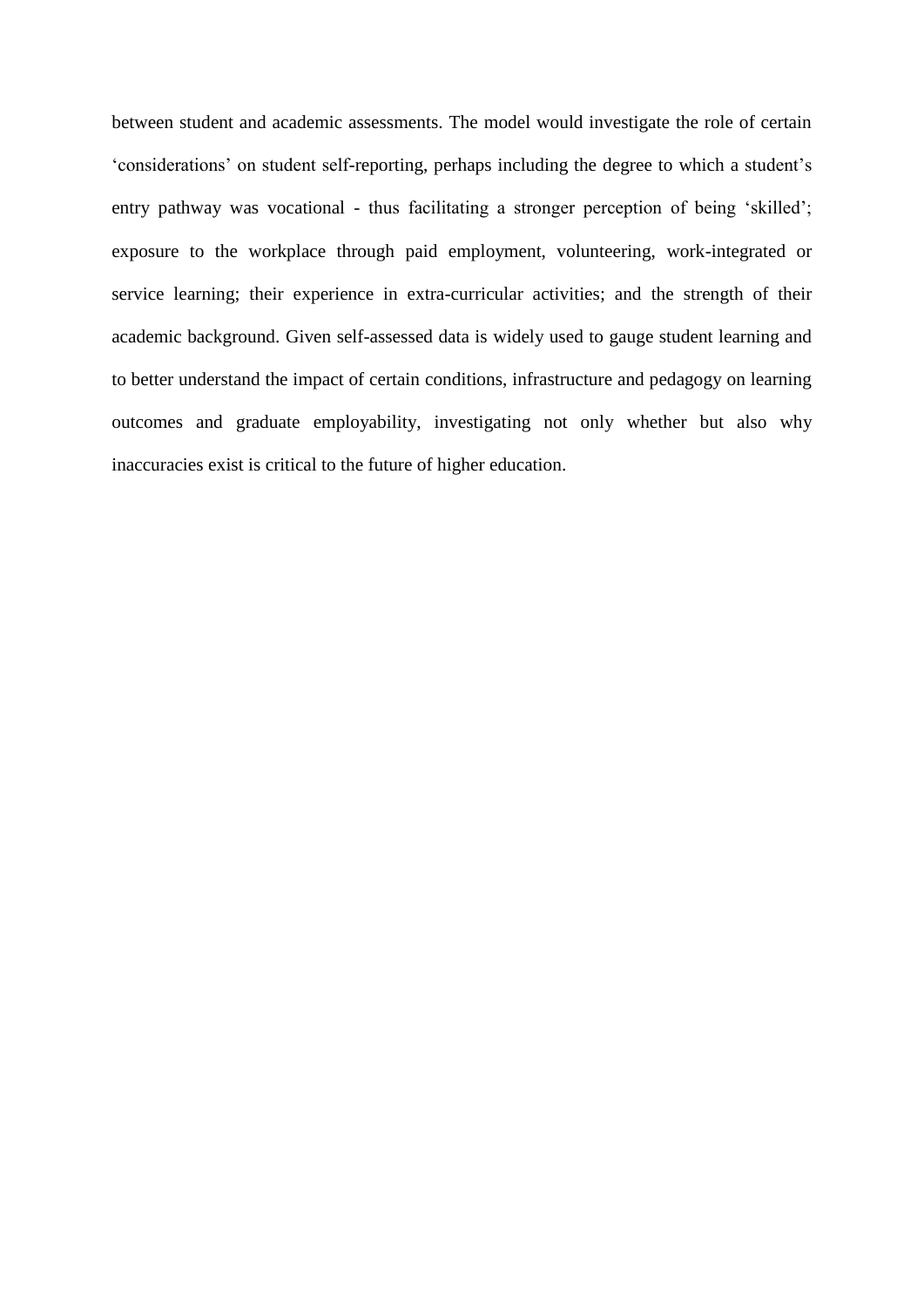### **References**

Andrade, H., and Y. Du. 2007. Student responses to criteria-referenced self-assessment. *Assessment & Evaluation in Higher Education* 32, no. 2: 159–81.

Andrade, H., and A. Valtcheva. 2009. Promoting learning and achievement through selfassessment. *Theory Into Practice*, 48, no. 1: 12-19.

Aronson, E., P. Ellsworth, J. Carlsmith, and M. Gonzales. 1989. *Methods of research in social psychology* (2nd ed.). New York: McGraw-Hill.

Barrie, S. 2005. Rethinking Generic Graduate Attributes. *HERDSA News*, 5 March 2005.

Billett, S. 2011. *Curriculum and pedagogical bases for effectively integrating practice-based experiences – final report*. Strawberry Hills, NSW: ALTC.

Bland, J., and D. Altman. 1986. Statistical methods for assessing agreement between two methods of clinical measurement. *Lancet* 1, no. 8476: 307-310.

Boud, D. 1989. The role of self-assessment in student grading. *Assessment and Evaluation in Higher Education* 14, no. 1: 20-30.

Boud, D. 1995. *Implementing student self-assessment.* 2nd ed. Canberra: Higher Education Research and Development Society of Australasia.

Boud, D., and N. Falchikov. 1989. Quantitative studies of student self-assessment and peer assessment. *Higher Education* 18, no. 5: 529–49.

Brew, A. 1999. Towards autonomous assessment: Using self-assessment and peer assessment. In *Assessment matters in higher education: Choosing and using diverse approaches*, ed. S. Brown and A. Glasner, 159–71. Buckingham: The Society for Research into Higher Education/Open University Press.

Casner-Lotto, J., and L. Barrington. 2006. *Are they really ready to work? Employers' perspectives on the basic knowledge and applied skills of new entrants to the 21st Century U.S. workforce*. USA: The Conference Board, Inc.

Cowan, J. 1988. Struggling with student assessment in Boud D (Ed), *Developing Student autonomy in Learning.* 2nd ed., London: Kogan Page.

Dacre Pool, L., and P. Sewell. 2007. The key to employability: Developing a practical model of graduate employability. *Education + Training* 49, no. 4: 277-289.

Department of Education, Science and Training [DEST] (2002) *Employability skills for the future*. Canberra: DEST.

Dochy, M., D. Segers, and D. Sluijsmans. 1999. The use of self-, peer and co-assessment in higher education: A review. *Studies in Higher Education* 24, no. 3: 331-350.

Evans, A., C. McKenna, and M. Oliver. 2002. Self-assessment in medical practice. *Journal of the Royal Society of Medicine* 95, no. 10, 511–513.

Falchikov, N. 2005. *Improving assessment through student involvement: Practical solutions for aiding learning in higher and further education*. London: RoutledgeFalmer.

Falchikov, N., and D. Boud. 1989. Student self-assessment in higher education: A metaanalysis. *Review of Educational Research* 59, no. 4: 395–430.

Falchikov, N., and J. Goldfinch. 2000. Student Peer Assessment in Higher Education: A Meta-Analysis Comparing Peer and Teacher Marks. *Review of Educational Research* 70, no. 3: 287-322.

Gibson, D. 2003. A framework for developing and assessing generic capabilities in QUT law graduates. *B-HERT News* 16, 4-5.

Goodrich, H. 1996. *Student self-assessment: At the intersection of metacognition and authentic assessment.* Unpublished doctoral dissertation. Cambridge, MA: Harvard University.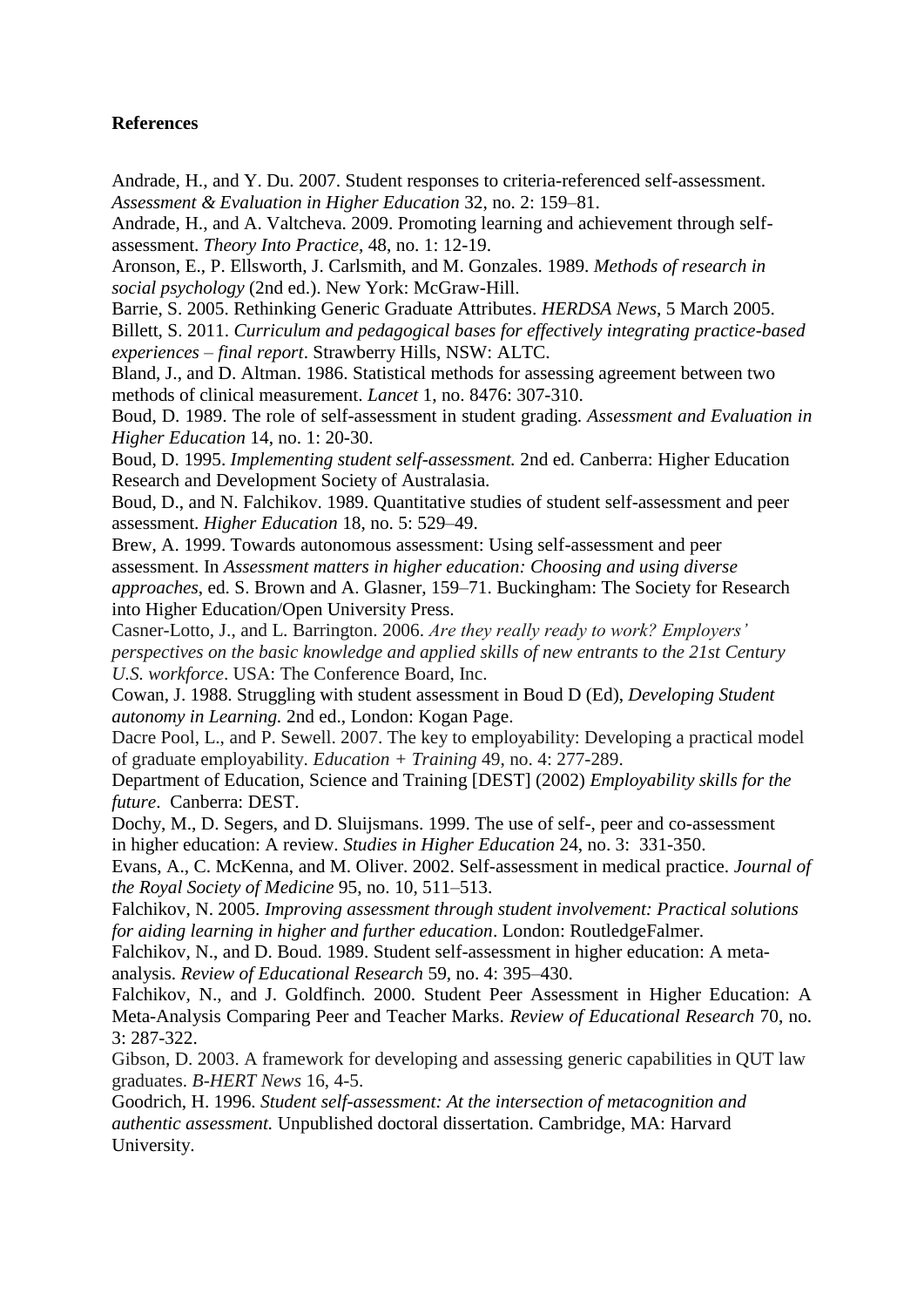Halfhill, T., and T. Nielsen. 2007. Quantifying the 'softer side' of management education: An example using teamwork competencies. *Journal of Management Education* 31, no. 1: 64-80. Hansford, B. and J. Hattie. 1982. The relationship between self and achievement/performance measures. *Review of Educational Research* 52, no. 1: 123-142.

Jackson, D. (2010) An international profile of industry relevant competencies and skill gaps in modern graduates. *International Journal of Management Education* 8, no. 3: 29-58. Jackson, D., and E. Chapman. 2012a. Non-technical skill gaps in business graduates.

*Education + Training* 54, no. 2/3: 95-113.

Jackson, D., and E. Chapman. 2012b. Non-technical competencies in undergraduate Business degree programs: Australian and UK perspectives. *Studies in Higher Education* 37, no. 5: 541-567.

Jackson, D. 2012. Business undergraduate perceptions of their capabilities in employability skills and implications for industry and higher education. *Industry and Higher Education* 26, no. 5: 345-356.

Joham, C., and M. Clarke. 2012. Teaching critical management skills: The role of problembased learning. *Teaching in Higher Education* 17, no. 1: 75-88.

Kirby, N., and C. Downs. 2007. Self-assessment and the disadvantaged student: Potential for encouraging self-regulated learning? *Assessment & Evaluation in Higher Education* 32, no. 4: 475–94.

Langan, A., D. Shuker, W. Cullen, D. Penney, R. Preziosi, and C. Wheater. 2008. Relationships between student characteristics and self, peer and tutor evaluations of oral presentations. *Assessment & Evaluation in Higher Education* 33, no. 2: 179-190.

Leach, L. 2012. Optional self-assessment: some tensions and dilemmas. *Assessment & Evaluation in Higher Education* 37, no. 2: 137-147.

Lew, M., W. Alwis, and G. Schmidt. 2010. Accuracy of students' self‐assessment and their beliefs about its utility. *Assessment & Evaluation in Higher Education* 35, no. 2: 135-156. Longhurst, N., and L. Norton. 1997. Self-assessment in coursework essays. *Studies in Educational Evaluation* 23, no. 4: 319-330.

Lopez, R., and S. Kossack. 2007. Effects of recurring use of self-assessment in university courses. *International Journal of Learning* 14, no. 4: 203–16.

Lowden, K., S. Hall, D. Elliot, and J. Lewin. 2011. *Employers' perceptions of the employability skills of new graduates.* London: University of Glasgow SCRE Centre and Edge Foundation.

MacDonald, K. 2011. A Reflection on the Introduction of a Peer and Self Assessment Initiative. *Practice and Evidence of Scholarship of Teaching and Learning in Higher Education* 6, no. 1: 27-42.

Matsuno, S. 2009. Self-, peer-, and teacher-assessments in Japanese university EFL writing classrooms. *Language Testing*, 26, no. 1: 75-100.

Nulty, D. 2011. Peer and self‐assessment in the first year of university. *Assessment & Evaluation in Higher Education* 36, no. 5: 493-507.

Papinczak, T., L. Young, M. Groves, and M. Haynes. 2007. An analysis of peer, self, and tutor assessment in problem-based learning tutorials. *Medical Teacher,* 29, no. 5: 122-132. Porter, S. 2013. Self-reported learning gains: A theory and test of college student survey response. *Research in Higher Education* 54, no. 2: 201-226.

Prince, S., K. Adamo, M. Hamel, J. Hardt, G. Connor, and M. Tremblay. 2008. A comparison of direct versus self-report measures for assessing physical activity in adults: A systematic review. *International Journal of Behavioral Nutrition and Physical Activity* 5, no. 56: 1-24. Rausch, E., H. Sherman and J. Washbush. 2002. Defining and assessing competencies for competency-based, outcome-focused management development. *Journal of Management Development* 21, no. 3, 184 – 201.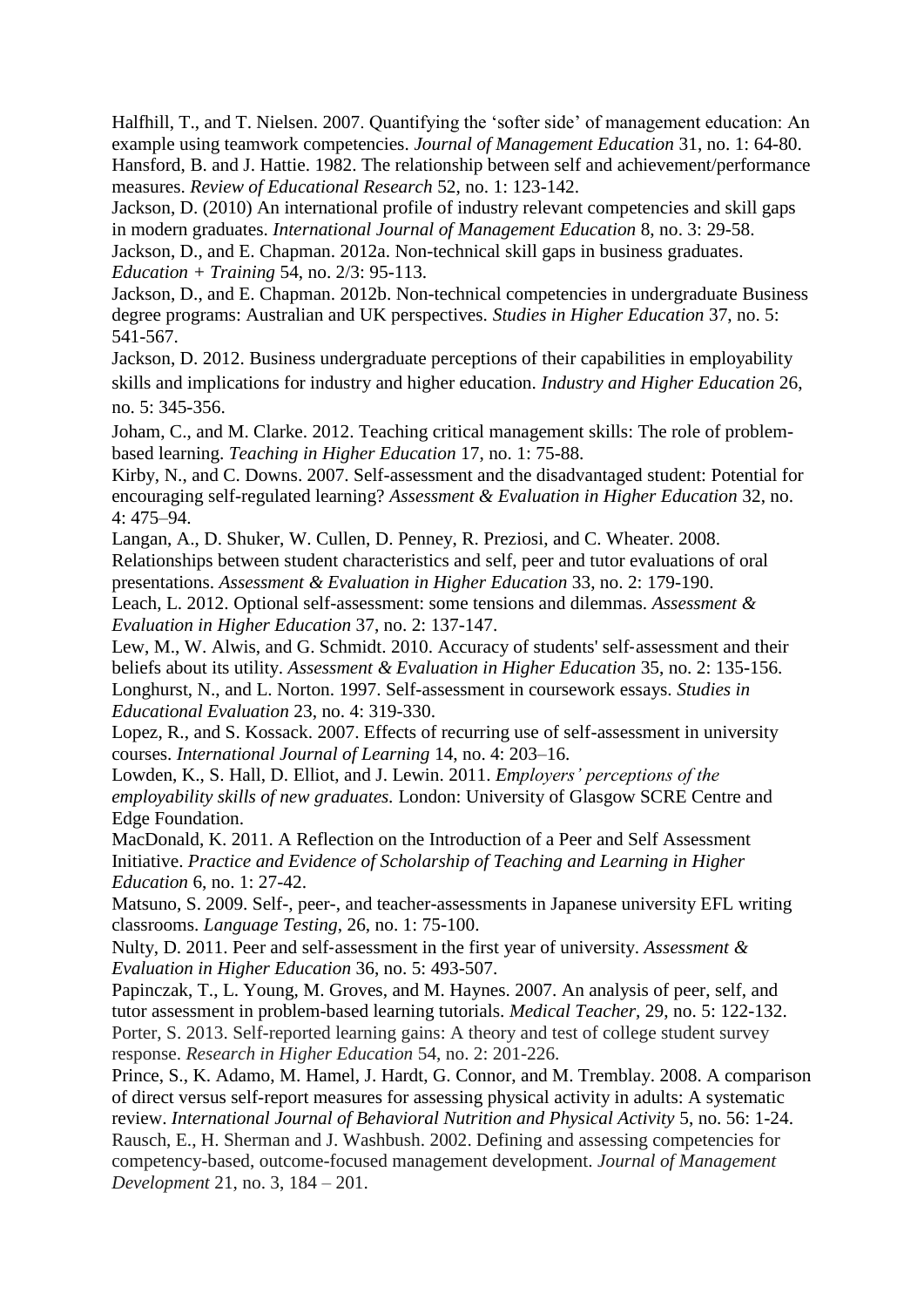Sitzmann, T., K. Ely, K. Brown, and K. Bauer. 2010. Self-assessment of knowledge: A cognitive learning or affective measure? *Academy of Management Learning & Education* 9, no. 2: 169-191.

Stefani, L. 1994. Peer, self and tutor assessment: Relative reliabilities. *Studies in Higher Education* 19, no. 1: 69–75.

Strong, B., Davis, M. and V. Hawks. 2004. Self-grading in large general education classes. *College Teaching* 52, no. 2: 52–7.

Sullivan, K., and C. Hall. 1997. Introducing students to self-assessment. *Assessment & Evaluation in Higher Education* 22, no. 3: 289–306.

Thompson, G., A. Pilgrim, and K. Oliver. 2005. Self-assessment and reflective learning for first-year geography students: A simple guide or simply misguided? *Journal of Geography in Higher Education* 29, no. 3: 403–20.

Yorke, M., and P. Knight 2004. *Embedding employability into the curriculum*. Learning and Employability Series 1. York, England: Higher Education Academy.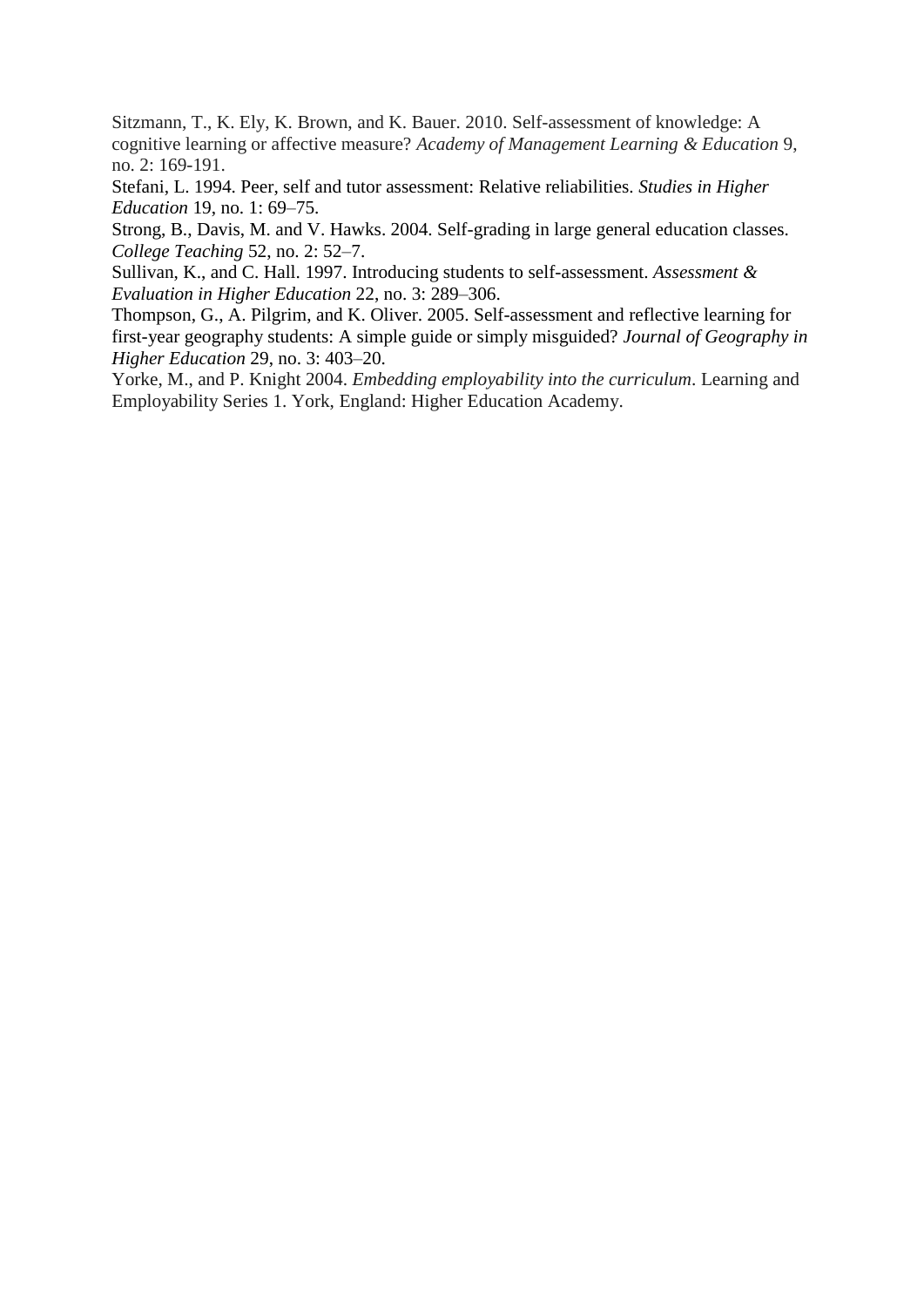| <b>Characteristic</b> | Sub-group                   | <b>Sample</b>    |    |  |
|-----------------------|-----------------------------|------------------|----|--|
|                       |                             | $\boldsymbol{n}$ | %  |  |
| Unit                  | Unit One                    | 205              | 22 |  |
|                       | Unit Two                    | 327              | 34 |  |
|                       | <b>Unit Three</b>           | 197              | 21 |  |
|                       | <b>Unit Four</b>            | 220              | 23 |  |
| Sex                   | Male                        | 426              | 45 |  |
|                       | Female                      | 523              | 55 |  |
| Age                   | $16-20$ years               | 215              | 23 |  |
|                       | $21-25$ years               | 529              | 56 |  |
|                       | $26-30$ years               | 123              | 13 |  |
|                       | $31-40$ years               | 51               | 5  |  |
|                       | $41 + years$                | 31               | 3  |  |
| Degree type           | <b>Bachelor of Business</b> | 813              | 86 |  |
|                       | Other                       | 136              | 14 |  |
| Student status        | International               | 411              | 43 |  |
|                       | Domestic                    | 536              | 57 |  |
| Continent of birth    | Asia                        | 394              | 42 |  |
|                       | Africa                      | 93               | 10 |  |
|                       | Europe                      | 76               | 8  |  |
|                       | Australasia                 | 379              | 40 |  |
| First language        | English                     | 503              | 50 |  |
|                       | Other                       | 516              | 50 |  |
| Weekly paid           | 0 hours                     | 231              | 24 |  |
| employment status     | $1 - 9$ hours               | 105              | 11 |  |
|                       | $10 - 19$ hours             | 294              | 31 |  |
|                       | $20 - 29$ hours             | 211              | 22 |  |
|                       | $30 - 37$ hours             | 38               | 4  |  |
|                       | 38 hours or more            | 70               | 8  |  |

## **Table 1 Sample demographic/background characteristics**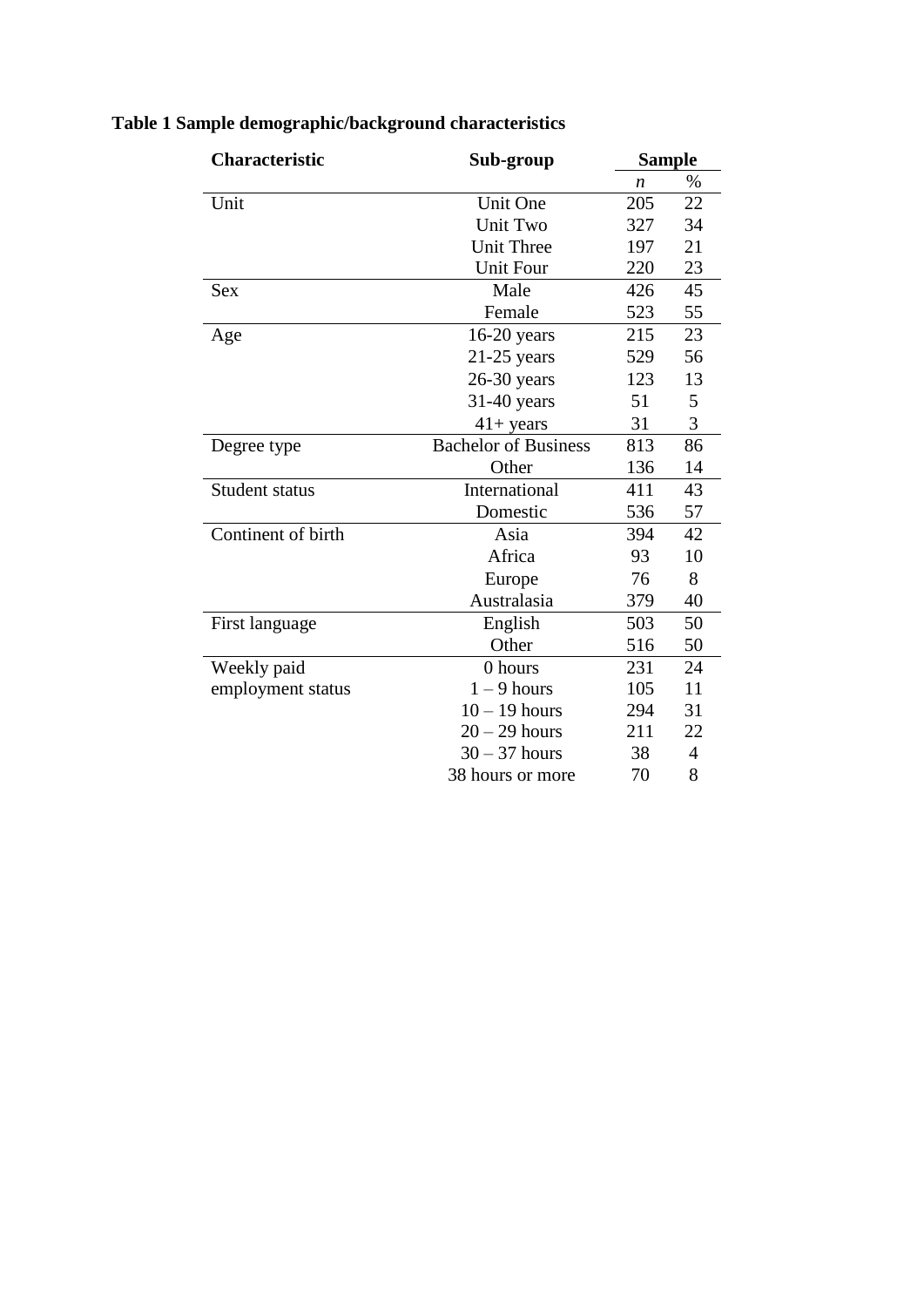| <b>Employability</b><br><b>Skill</b> | <b>Behaviour</b>        | <b>Behaviour descriptor</b>                                                                                        |  |
|--------------------------------------|-------------------------|--------------------------------------------------------------------------------------------------------------------|--|
| Working                              | <b>Task</b>             | Complete group tasks through collaborative communication, problem                                                  |  |
| effectively with                     | collaboration           | solving, discussion and planning.                                                                                  |  |
| others                               | Team working            | Operate within, and contribute to, a respectful, supportive and<br>cooperative group climate.                      |  |
| Core to Units                        | Social                  | Acknowledge the complex emotions and viewpoints of others and                                                      |  |
| One, Two and                         | intelligence            | respond sensitively and appropriately.                                                                             |  |
| <b>Three</b>                         | Cultural and            | Work productively with people from diverse cultures, races, ages,                                                  |  |
|                                      | diversity               | gender, religions and lifestyles.                                                                                  |  |
|                                      | awareness               |                                                                                                                    |  |
|                                      | Influencing others      | Defend and assert their rights, interests and needs and convince others of<br>the validity of one's point of view. |  |
|                                      | Conflict                | Address and resolve contentious issues with key stakeholders.                                                      |  |
|                                      | resolution              |                                                                                                                    |  |
| Communicating                        | Verbal                  | Communicate orally in a clear and sensitive manner which is                                                        |  |
| effectively                          | communication           | appropriately varied according to different audiences and seniority<br>levels.                                     |  |
| Core to Unit                         | Giving and              | Give and receive feedback appropriately and constructively.                                                        |  |
| <b>One</b>                           | receiving               |                                                                                                                    |  |
|                                      | feedback                |                                                                                                                    |  |
|                                      | Public speaking         | Speak publicly and adjust their style according to the nature of the<br>audience.                                  |  |
|                                      | Meeting                 | Participate constructively in meetings.                                                                            |  |
|                                      | participation           |                                                                                                                    |  |
|                                      | Written                 | Present knowledge, in a range of written formats, in a professional,                                               |  |
|                                      | communication           | structured and clear manner.                                                                                       |  |
| Self-awareness                       | Meta-cognition          | Reflect on and evaluate personal practices, strengths and weaknesses in<br>the workplace.                          |  |
| Core to Units                        | Lifelong learning       | Actively seek, monitor and manage knowledge and sustainable                                                        |  |
| One and Four                         |                         | opportunities for learning in the context of employment and life.                                                  |  |
|                                      | Career                  | Develop meaningful and realistic career goals and pathways for                                                     |  |
|                                      | management              | achieving them in light of labour market conditions.                                                               |  |
| Thinking<br>critically               | Conceptualisation       | Recognise patterns in detailed documents and scenarios to understand<br>the 'bigger' picture.                      |  |
|                                      | Evaluation              | Recognise, evaluate and retain key points in a range of documents and                                              |  |
| Core to Unit<br>Two                  |                         | scenarios.                                                                                                         |  |
| Analysing data                       | Numeracy                | Analyse and use numbers and data accurately and manipulate into                                                    |  |
| and using                            |                         | relevant information.                                                                                              |  |
| technology                           | Technology              | Select and use appropriate technology to address diverse tasks and<br>problems.                                    |  |
| Core to Unit                         | Information             | Retrieve, interpret, evaluate and interactively use information in a range                                         |  |
| Two                                  | management              | of different formats.                                                                                              |  |
| Problem Solving                      | Reasoning               | Use rational and logical reasoning to deduce appropriate and well-<br>reasoned conclusions.                        |  |
| Core to Unit                         | Analysing and           | Analyse facts and circumstances and ask the right questions to diagnose                                            |  |
| <b>Three</b>                         | diagnosing<br>problems. |                                                                                                                    |  |
|                                      | Decision making         | Make appropriate and timely decisions, in light of available information,<br>in sensitive and complex situations.  |  |

## **Table 2 Employability skills framework (adapted from Jackson and Chapman 2012b)**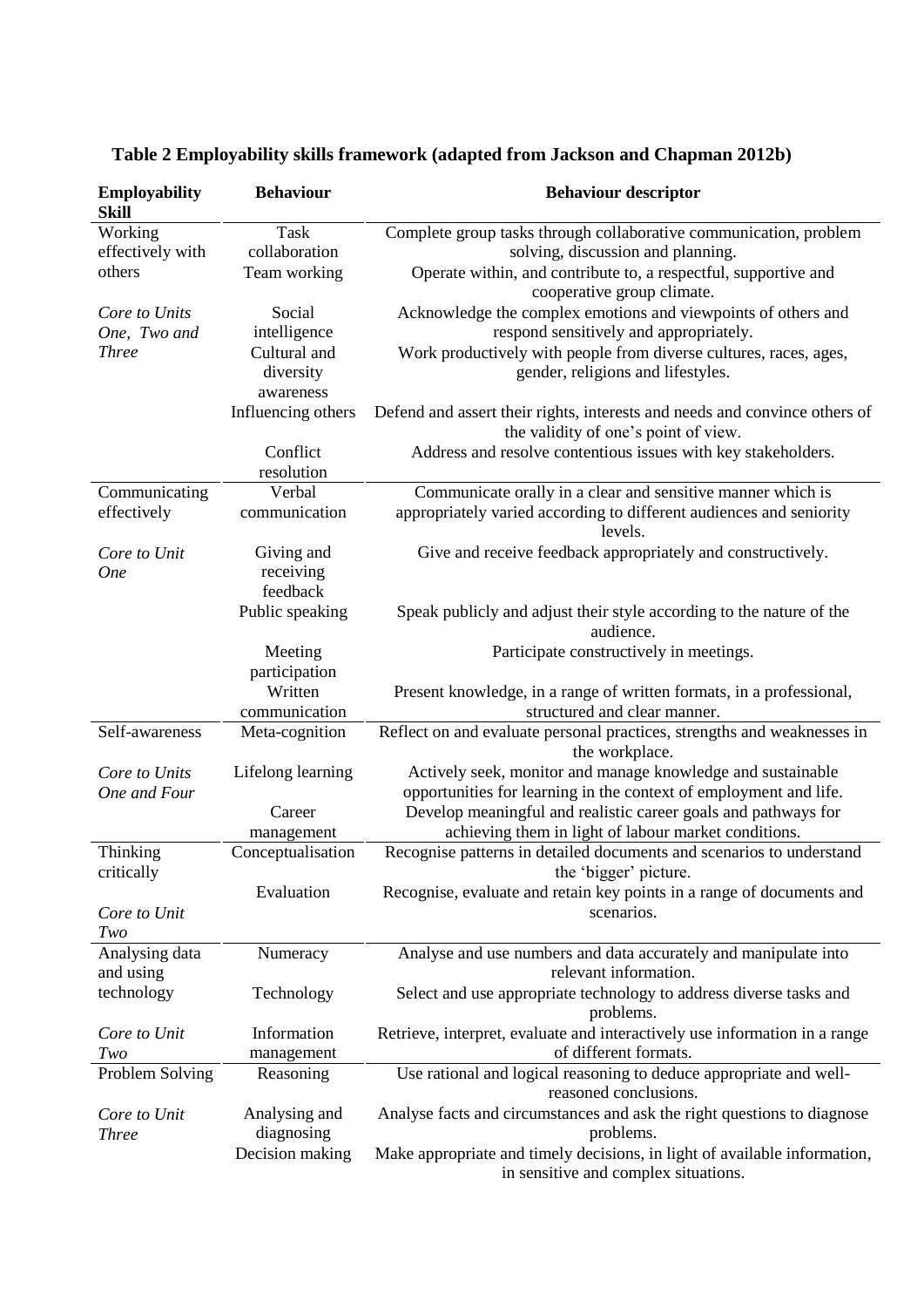| Developing<br>initiative and<br>enterprise | Entrepreneurship/<br>Intrapreneurship<br>Lateral thinking / | Initiate change and add value by embracing new ideas and showing<br>ingenuity and creativity in addressing challenges and problems.<br>Develop a range of solutions using lateral and creative thinking. |
|--------------------------------------------|-------------------------------------------------------------|----------------------------------------------------------------------------------------------------------------------------------------------------------------------------------------------------------|
| Core to Unit<br>Two and Three              | creativity<br>Initiative                                    | Take action unprompted to achieve agreed goals.                                                                                                                                                          |
|                                            |                                                             | Manage change and demonstrate flexibility in their approach to all                                                                                                                                       |
|                                            | Change<br>management                                        | aspects of work.                                                                                                                                                                                         |
| Self-                                      | Self-efficacy                                               | Be self-confident in dealing with the challenges that employment and                                                                                                                                     |
|                                            |                                                             | life present.                                                                                                                                                                                            |
| management                                 | Stress tolerance                                            |                                                                                                                                                                                                          |
| Core to Unit                               |                                                             | Persevere and retain effectiveness under pressure or when things go<br>wrong.                                                                                                                            |
| <b>Three</b>                               | Work / life                                                 | Demonstrate the importance of well being and strive to maintain a                                                                                                                                        |
|                                            | balance                                                     | productive balance of work and life.                                                                                                                                                                     |
|                                            | Self-regulation                                             | Reflect on and regulate their emotions and demonstrate self-control.                                                                                                                                     |
| Social                                     | Social                                                      | Behave in a manner which is sustainable and socially responsible (e.g.,                                                                                                                                  |
| responsibility                             | responsibility                                              | consistent with company policy and/or broader community values).                                                                                                                                         |
| and                                        | Accountability                                              | Accept responsibility for own decisions, actions and work outcomes.                                                                                                                                      |
| accountability                             | Personal ethics                                             | Remain consistently committed to and guided by core values and beliefs                                                                                                                                   |
|                                            |                                                             | such as honesty and integrity.                                                                                                                                                                           |
| Core to Units                              | Organisational                                              | Recognise organisational structure, operations, culture and systems and                                                                                                                                  |
| Three and Four                             | awareness                                                   | adapt their behaviour and attitudes accordingly.                                                                                                                                                         |
| Developing                                 | Efficiency                                                  | Achieve prescribed goals and outcomes in a timely and resourceful                                                                                                                                        |
| professionalism                            |                                                             | manner.                                                                                                                                                                                                  |
|                                            | Multi-tasking                                               | Perform more than one task at the same time.                                                                                                                                                             |
| Core to Unit                               | Autonomy                                                    | Complete tasks in a self-directed manner in the absence of supervision.                                                                                                                                  |
| Four                                       | Time                                                        | Manage their time to achieve agreed goals.                                                                                                                                                               |
|                                            | management                                                  |                                                                                                                                                                                                          |
|                                            | Drive                                                       | Go beyond the call of duty by pitching in, including undertaking menial                                                                                                                                  |
|                                            |                                                             | tasks, as required by the business.                                                                                                                                                                      |
|                                            | Goal and task                                               | Set, maintain and consistently act upon achievable goals, prioritised                                                                                                                                    |
|                                            | management                                                  | tasks, plans and realistic schedules.                                                                                                                                                                    |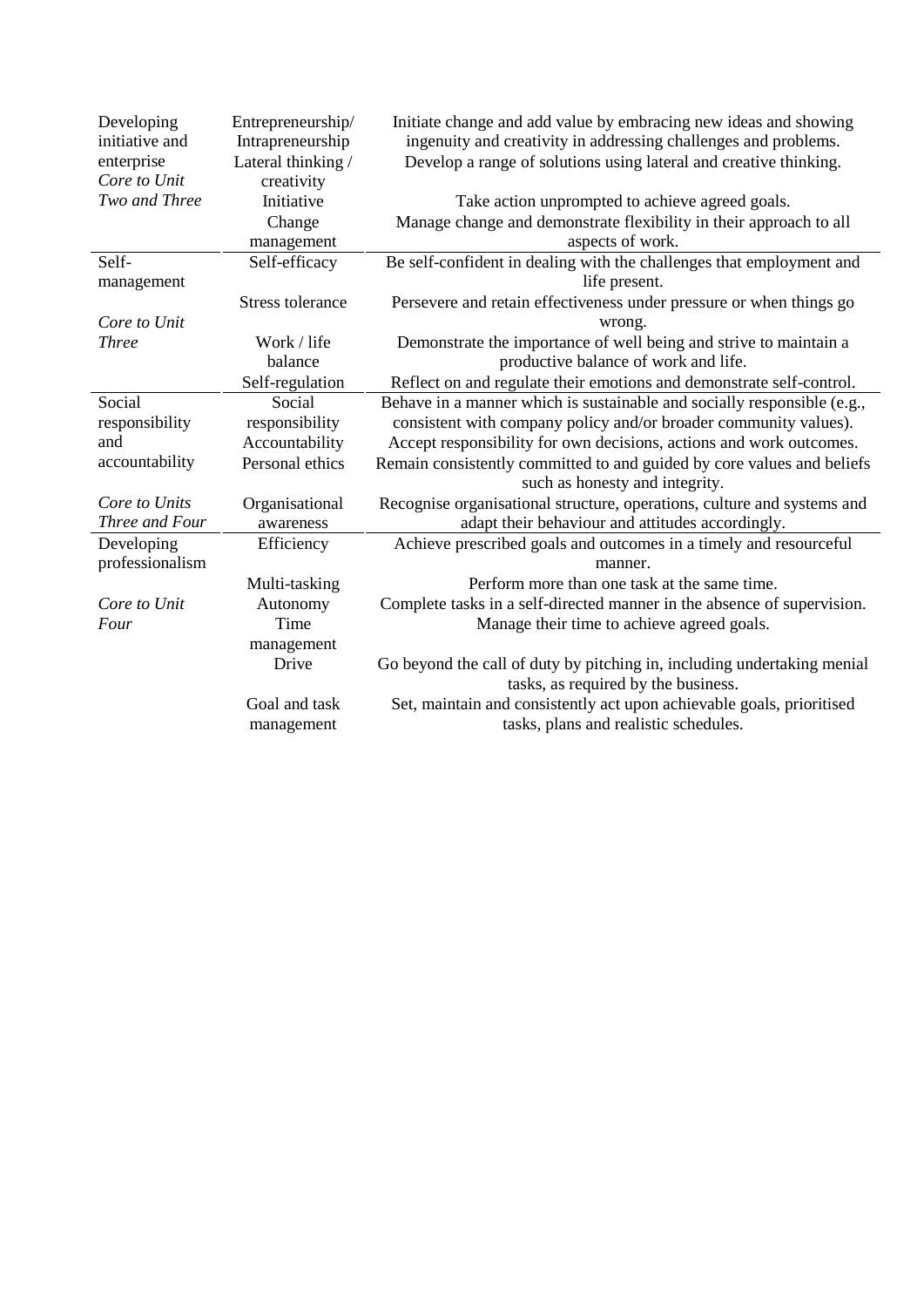|            | <b>Student</b><br>rating |           | <b>Achieved</b><br>mark |           | <b>Effect</b> Pearson |             |     | <b>Paired samples</b> |     |     |  |
|------------|--------------------------|-----------|-------------------------|-----------|-----------------------|-------------|-----|-----------------------|-----|-----|--|
|            |                          |           |                         |           | size                  | correlation |     | t-test                |     |     |  |
|            | Mean                     | <b>SD</b> | Mean                    | <b>SD</b> | $\mathfrak{a}$        |             |     |                       | at  |     |  |
| Unit One   | 7.00                     | 1.07      | 6.38                    | 1.20      | .52                   | .09         | .18 | 5.89                  | 204 | .00 |  |
| Unit Two   | 7.32                     | 1.02      | 6.59                    | 1.02      | .72                   | .07         | .21 | 9.53                  | 326 | .00 |  |
| Unit Three | 7.37                     | 1.16      | 6.38                    | 1.05      | .94                   | .18         | .01 | 9.88                  | 196 | .00 |  |
| Unit Four  | 7.59                     | 1.13      | 7.10                    | 0.78      | .63                   | .32         | .00 | 6.29                  | 219 | .00 |  |
| Total      | 7.33                     |           | 6.62                    | 1.06      | .67                   | .18         | .00 | 15.76                 | 948 |     |  |

**Table 3 Mean ratings, effect sizes and correlations by unit and overall sample**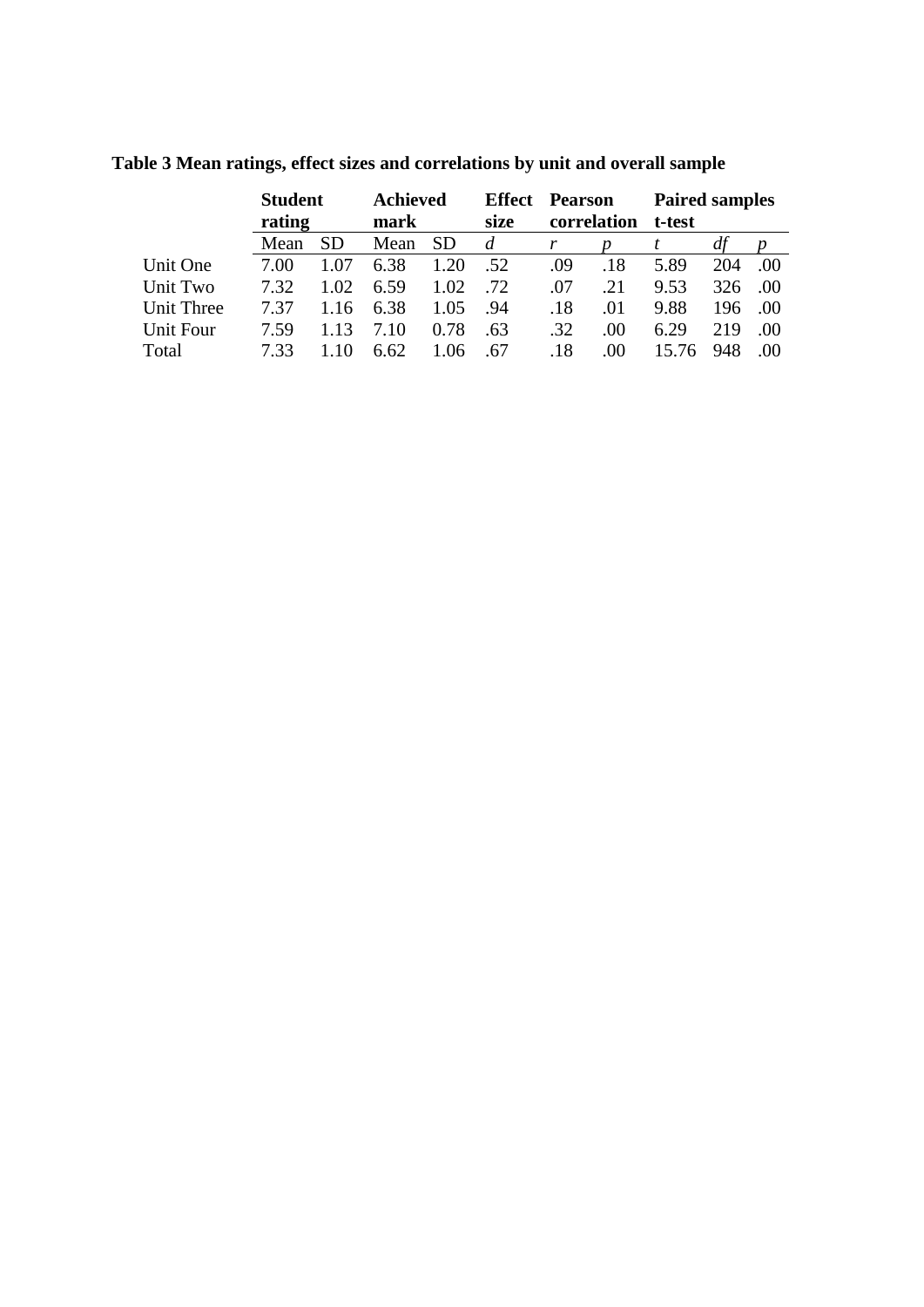### **Table 4 Patterns in student ratings across units**

|                   | Fail<br>$(0 - 49\%)$ |          | Pass<br>$(50 - 59\%)$ |          |      | <b>Credit</b><br>$(60 - 69\%)$ |     |     | Distinction $(70 -$<br>79%) |     |          | <b>Higher</b><br><b>Distinction</b><br>$(80 - 89\%)$ |     | <b>Total</b>                |          |     |                   |          |
|-------------------|----------------------|----------|-----------------------|----------|------|--------------------------------|-----|-----|-----------------------------|-----|----------|------------------------------------------------------|-----|-----------------------------|----------|-----|-------------------|----------|
|                   | U                    | $\Omega$ | Е                     | U        | O    | Е                              |     | ( ) | Е                           | U   | $\Omega$ | Ε                                                    |     | $\Omega$                    | Ε        |     | $\mathbf{\Omega}$ | E        |
| <b>Unit One</b>   | 0                    | 13       | $\Omega$              | 8        | 47   | 0                              | 24  | 47  | $\Omega$                    | 27  | 18       | $\theta$                                             | 16  | 5                           | $\Omega$ | 75  | 130               | $\theta$ |
|                   |                      | 100%     |                       | 14%      | 86%  |                                | 34% | 66% |                             | 60% | 40%      |                                                      | 76% | 24%                         |          | 37% | 63%               |          |
| <b>Unit Two</b>   | $\theta$             | 16       | $\theta$              | 4        | 50   | $\Omega$                       | 19  | 93  |                             | 53  | 67       |                                                      | 21  | $\mathcal{D}_{\mathcal{L}}$ | 0        | 97  | 228               | 2        |
|                   |                      | 100%     |                       | 7%       | 93%  |                                | 17% | 82% | 1%                          | 44% | 55%      | 1%                                                   | 91% | 9%                          |          | 29% | 70%               | 1%       |
| <b>Unit Three</b> | $\Omega$             | 9        | $\Omega$              |          | 63   | $\Omega$                       |     | 52  | $\Omega$                    | 12  | 32       | $\theta$                                             | 13  | 2                           | $\Omega$ | 39  | 158               | $\Omega$ |
|                   |                      | 100%     |                       | 10%      | 90%  |                                | 12% | 88% |                             | 27% | 73%      |                                                      | 87% | 13%                         |          | 20% | 80%               |          |
| <b>Unit Four</b>  | $\overline{0}$       | $\theta$ | $\theta$              | $\theta$ |      | $\Omega$                       | 24  | 62  |                             | 25  | 66       | $\theta$                                             | 20  | 14                          |          | 69  | 149               | 2        |
|                   |                      |          |                       |          | 100% |                                | 28% | 71% | 1%                          | 28% | 72%      |                                                      | 57% | 40%                         | 3%       | 31% | 68%               | 1%       |
| <b>Total</b>      | 0                    | 38       | $\Omega$              | 19       | 167  | $\Omega$                       | 74  | 254 |                             | 117 | 183      |                                                      | 70  | 23                          |          | 280 | 665               | 4        |
|                   |                      | 100%     |                       | 10%      | 90%  |                                | 22% | 77% | $1\%$                       | 39% | 61%      | ${<}1\%$                                             | 75% | 24%                         | $1\%$    | 30% | 70%               | 0%       |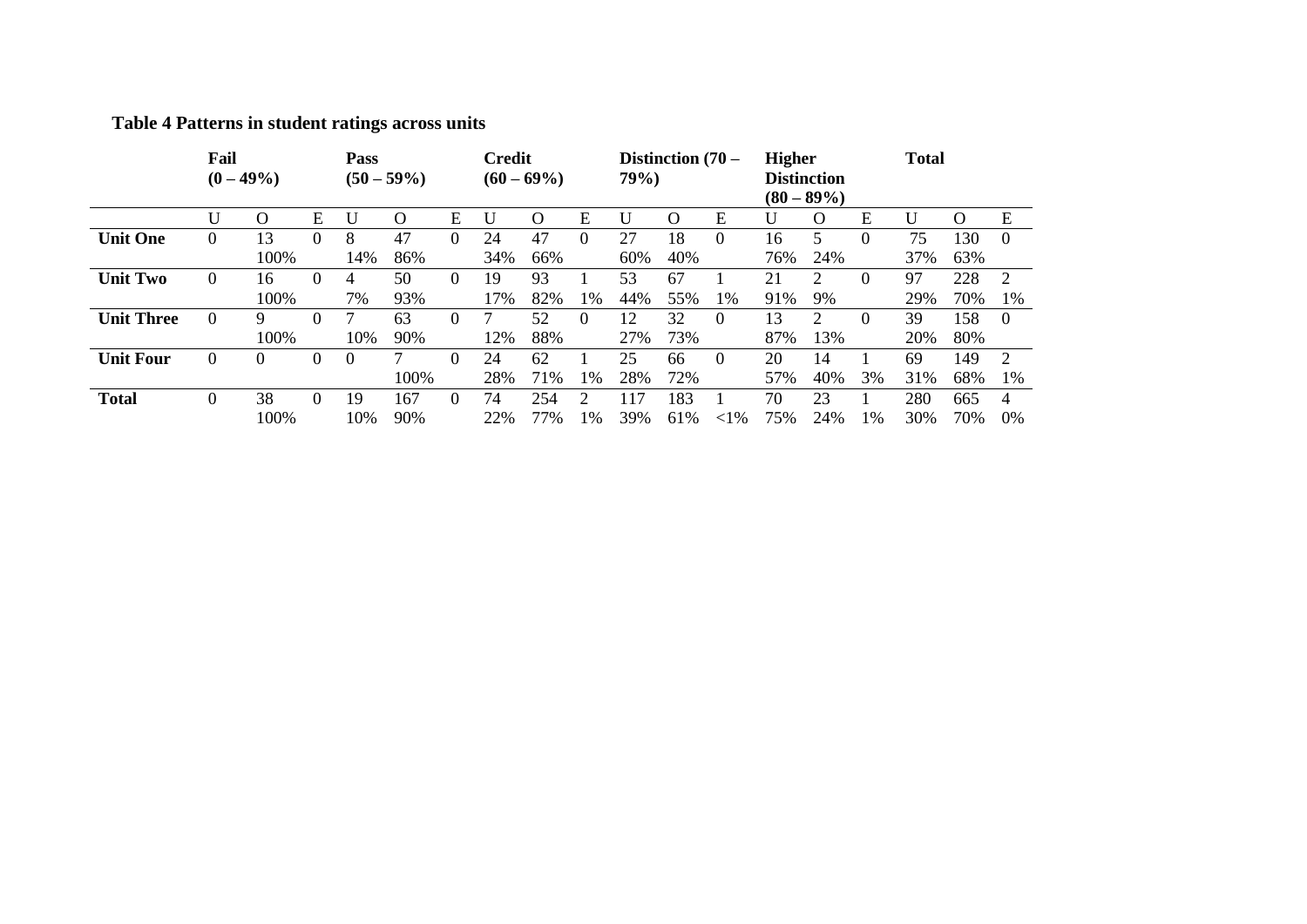| <b>Variable</b>          | $\boldsymbol{u}$ | <b>MS</b> | F     | <i>p</i> -value |      |
|--------------------------|------------------|-----------|-------|-----------------|------|
| Unit                     |                  | 5.458     | 5.836 | .001            | .018 |
| <b>Sex</b>               |                  | 0.578     | 0.608 | .436            | .001 |
| Age                      |                  | .852      | .897  | .465            | .004 |
| Degree type              |                  | .032      | .034  | .855            | .000 |
| Student status           |                  | 1.480     | 1.560 | .212            | .002 |
| Continent of birth       |                  | 6.490     | 7.010 | .000            | .029 |
| First language           |                  | .150      | .158  | .691            | .000 |
| <b>Employment status</b> |                  | 1.165     | 1.229 | .293            | .006 |

**Table 5 Variations in rating disparity across demographic/background variables**